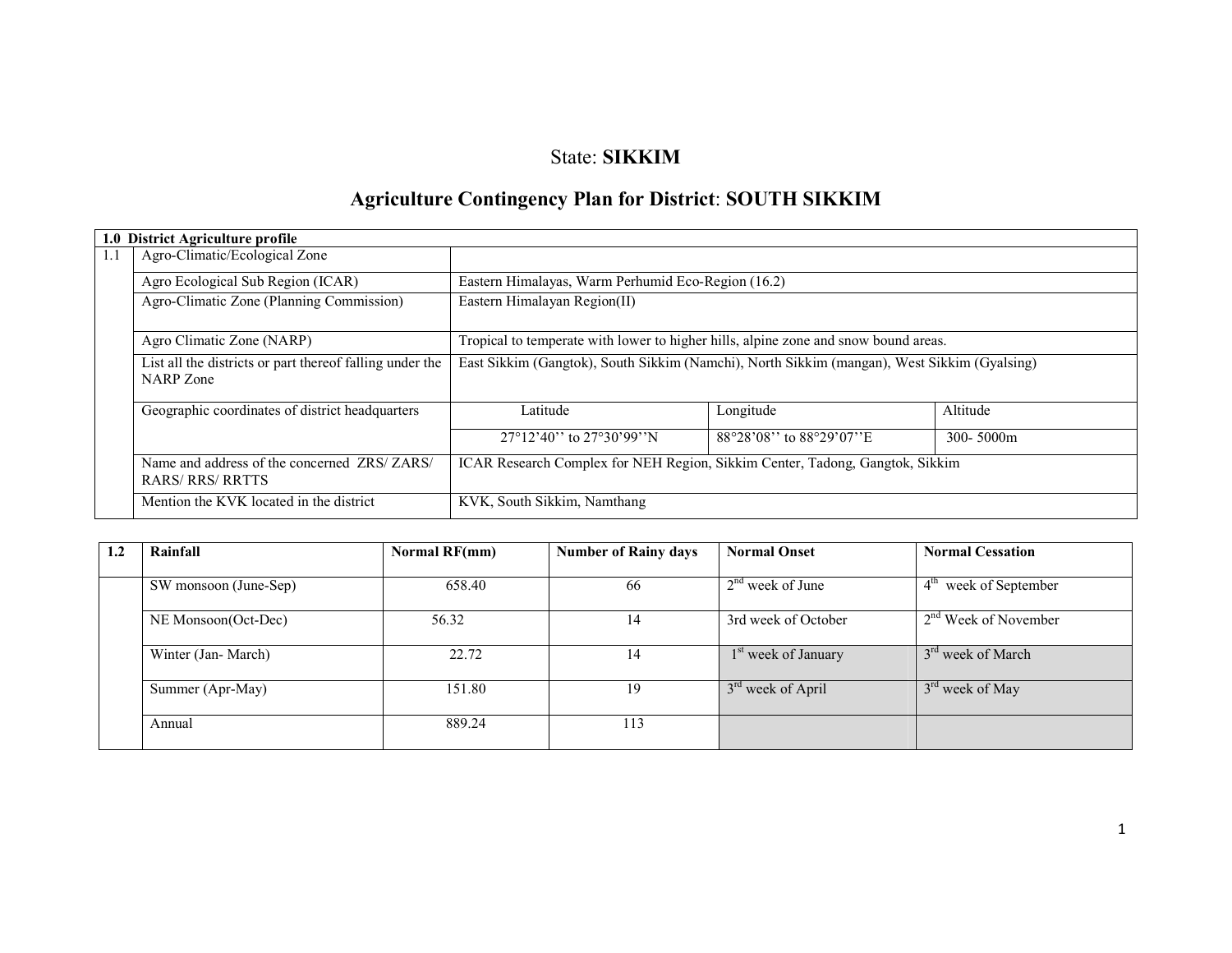| 1.3 | <b>Land use</b><br>pattern of the<br>district | Geographical<br>area | Cultivable<br>area | Forest<br>area | Land under<br>non-<br>agricultural use | Permanent<br>Pastures | Cultivable<br>wasteland | Land under<br>Misc. tree<br>crops and<br>groves | Barren and<br>uncultivable<br>land | Current<br>Fallows |
|-----|-----------------------------------------------|----------------------|--------------------|----------------|----------------------------------------|-----------------------|-------------------------|-------------------------------------------------|------------------------------------|--------------------|
|     | Area $(900 \text{ ha})$                       |                      | 38.581             | 2.519          | 2.754                                  | .209                  | 2.754                   | 4.515                                           | 2.086                              | .004               |

| 1.4 | <b>Major Soils</b> | Area ('000 ha) | Percent (%) of total |
|-----|--------------------|----------------|----------------------|
|     | Brown-red          |                |                      |
|     | Yellow soil        |                |                      |
|     | Lateritic soil     |                |                      |
|     | Sandy loam         |                |                      |

| 1.5 | Agricultural land use    | Area $('000 ha)$ | Cropping intensity % |
|-----|--------------------------|------------------|----------------------|
|     | Net sown area            | 21<br>21.74      | 126                  |
|     | Area sown more than once | 16.84            |                      |
|     | Gross cropped area       | 38.581           |                      |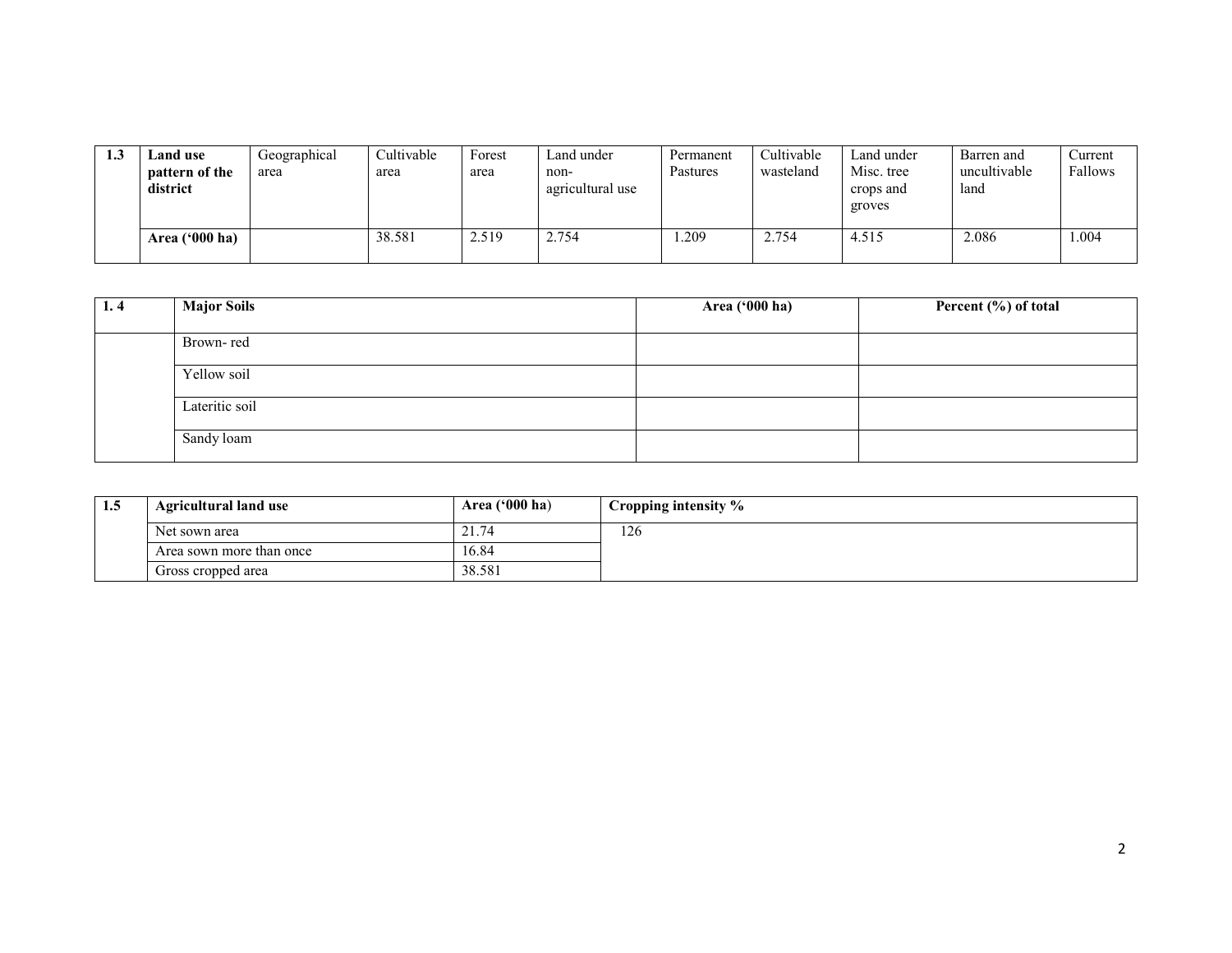| Irrigation                                                                                                 | Area ('000 ha)                   |                |                                                                                                   |
|------------------------------------------------------------------------------------------------------------|----------------------------------|----------------|---------------------------------------------------------------------------------------------------|
| Net irrigated area                                                                                         | 2.105                            |                |                                                                                                   |
| Gross irrigated area                                                                                       | 5.245                            |                |                                                                                                   |
| Rainfed area                                                                                               | 15.435                           |                |                                                                                                   |
| <b>Sources of Irrigation</b>                                                                               | Number                           | Area ('000 ha) | % of total irrigated area                                                                         |
| Canals                                                                                                     |                                  |                |                                                                                                   |
| Tanks / ponds                                                                                              | 13                               |                |                                                                                                   |
| Open wells                                                                                                 |                                  |                |                                                                                                   |
| Bore wells                                                                                                 |                                  |                |                                                                                                   |
| Lift irrigation schemes                                                                                    |                                  |                |                                                                                                   |
| Micro-irrigation                                                                                           | 28                               | 0.025          |                                                                                                   |
| Other sources (Springs)                                                                                    |                                  |                |                                                                                                   |
| Catch water drains                                                                                         | $\boldsymbol{2}$                 |                |                                                                                                   |
| Tap                                                                                                        |                                  |                |                                                                                                   |
| Harvested water (rain)                                                                                     |                                  |                |                                                                                                   |
| <b>Total Irrigated Area</b>                                                                                |                                  | 2.105          |                                                                                                   |
| Pump sets                                                                                                  |                                  |                |                                                                                                   |
| No. of Tractors                                                                                            |                                  |                |                                                                                                   |
| Groundwater availability and use* (Data<br>source: State/Central Ground water<br><b>Department /Board)</b> | No. of blocks/<br><b>Tehsils</b> | $(\% )$ area   | Quality of water (specify the problem<br>such as high levels of<br>arsenic, fluoride, saline etc) |
| Over exploited                                                                                             |                                  |                |                                                                                                   |
| Critical                                                                                                   |                                  |                |                                                                                                   |
| Semi-critical                                                                                              |                                  |                |                                                                                                   |
| Safe                                                                                                       |                                  |                |                                                                                                   |
| Wastewater availability and use                                                                            |                                  |                |                                                                                                   |
| Ground water quality                                                                                       |                                  |                |                                                                                                   |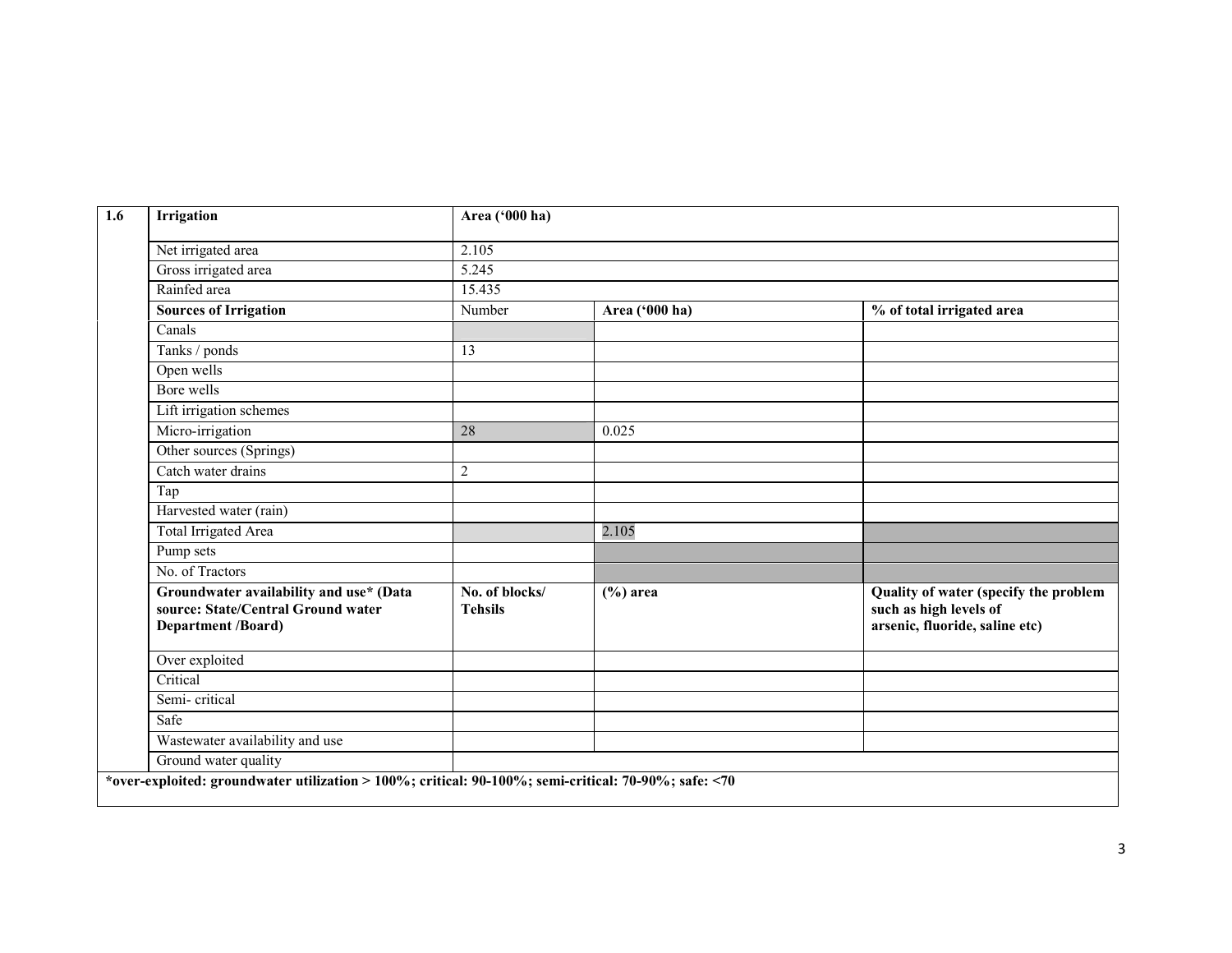| 1.7 | <b>Major field crops</b><br>cultivated | Area ('000 ha)           |                          |                          |                          |                |                          |                          |                    |
|-----|----------------------------------------|--------------------------|--------------------------|--------------------------|--------------------------|----------------|--------------------------|--------------------------|--------------------|
|     |                                        |                          | <b>Kharif</b>            |                          |                          | Rabi           |                          |                          |                    |
|     |                                        | Irrigated                | Rainfed                  | <b>Total</b>             | <b>Irrigated</b>         | <b>Rainfed</b> | <b>Total</b>             | <b>Summer</b>            | <b>Grand</b> total |
|     | Maize                                  | $\blacksquare$           | 15.00                    | 15.00                    | $\sim$                   | $\blacksquare$ | $\sim$                   | $\blacksquare$           | 15.00              |
|     | Soybean                                | $\blacksquare$           | 3.69                     | 3.69                     | $\overline{a}$           | $\blacksquare$ | $\overline{\phantom{a}}$ | $\blacksquare$           | 3.69               |
|     | Rice                                   | $\overline{\phantom{a}}$ | 2.46                     | 2.46                     | $\overline{a}$           | $\blacksquare$ | $\overline{\phantom{a}}$ | $\overline{\phantom{a}}$ | 2.46               |
|     | Buckwheat                              | $\overline{\phantom{a}}$ | 1.38                     | 1.38                     | $\overline{\phantom{a}}$ | $\blacksquare$ | $\blacksquare$           | $\overline{\phantom{a}}$ | 1.38               |
|     | Blackgram                              | $\blacksquare$           | 1.30                     | 1.30                     | $\overline{\phantom{0}}$ | $\blacksquare$ | $\overline{\phantom{a}}$ | $\overline{\phantom{a}}$ | 1.30               |
|     | Rapeseed and Mustard                   | $\overline{\phantom{a}}$ | $\blacksquare$           | $\blacksquare$           | 1.30                     | 1.30           | $\blacksquare$           | $\blacksquare$           | 1.30               |
|     | Wheat                                  | $\overline{\phantom{a}}$ | $\overline{\phantom{a}}$ | $\blacksquare$           | $\overline{\phantom{a}}$ | 1.25           | 1.25                     | $\blacksquare$           | 1.25               |
|     | Finger Millet                          | $\blacksquare$           | 0.95                     | 0.95                     | $\overline{\phantom{0}}$ | $\blacksquare$ | $\blacksquare$           | $\blacksquare$           | 0.95               |
|     | Other Pulses                           | $\overline{\phantom{a}}$ | 0.82                     | 0.82                     | $\blacksquare$           | $\blacksquare$ | $\blacksquare$           | $\blacksquare$           | 0.82               |
|     | Barley                                 | $\overline{\phantom{a}}$ | $\blacksquare$           | $\overline{\phantom{a}}$ | $\sim$                   | 0.15           | 0.15                     | $\blacksquare$           | 0.15               |

#### 1.7 Area under major field crops & horticulture (2008-09)

\* Source: Food Security and Agriculture Development Department, Government of Sikkim, Annual Report 2008-09

| Horticultural crops      | <b>Total</b> | <b>Irrigated</b>         | Rainfed ('000 ha)        |
|--------------------------|--------------|--------------------------|--------------------------|
| Orange (Sikkim Mandarin) | 0.926        |                          | 0.926                    |
| Passion fruit            | 0.270        |                          | 0.270                    |
| Other fruits             | 0.596        |                          | 0.596                    |
| Rabi Vegetables          | . 392        |                          |                          |
| Kharif Vegetables        | .036         | $\overline{\phantom{0}}$ | $\overline{\phantom{0}}$ |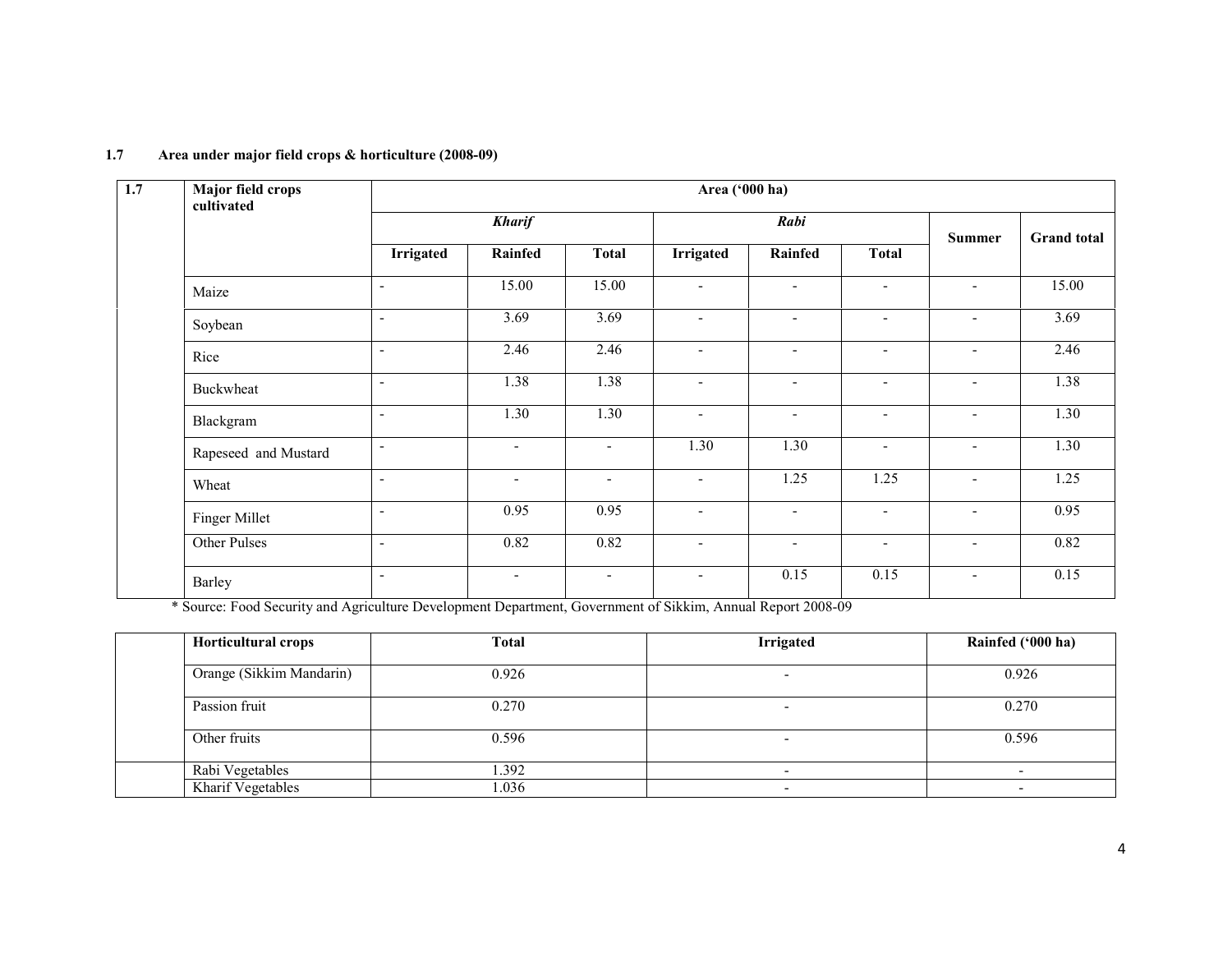| Off-season Vegetables  | .529  |  |
|------------------------|-------|--|
| Potato (Kharif)        | 0.868 |  |
| Potato (Rabi)          | .050  |  |
| Other roots and tubers | 0.203 |  |

\* Source: Horticulture and Cash Crop Development Department, Government of Sikkim, Annual Report (2007-08)

| 1.7 | <b>Medicinal and</b><br>Aromatic crops | ۰.                       |                          |                          |
|-----|----------------------------------------|--------------------------|--------------------------|--------------------------|
| 1.7 | <b>Plantation/Spices</b><br>crops      | $\overline{\phantom{a}}$ |                          | -                        |
|     | Large Cardamom                         | 2.550                    | $\overline{\phantom{a}}$ | $\overline{\phantom{a}}$ |
|     | Ginger                                 | 2.390                    | -                        |                          |
|     | Turmeric                               | 0.276                    | -                        |                          |
|     | Tea                                    | 0.173                    | $\overline{\phantom{0}}$ | $\overline{\phantom{0}}$ |

\* Source: Horticulture and Cash Crop Development Department, Government of Sikkim, Annual Report (2007-08)

| 1.7f             | <b>Fodder crops</b> | Total area ('000 ha) | Irrigated area ('000 ha) | Rainfed area ('000 ha) |
|------------------|---------------------|----------------------|--------------------------|------------------------|
| 1.7 <sub>g</sub> | <b>Grazing land</b> |                      |                          |                        |
| 1.7 <sub>h</sub> | Sericulture etc     | 0.004                |                          |                        |
|                  |                     |                      |                          |                        |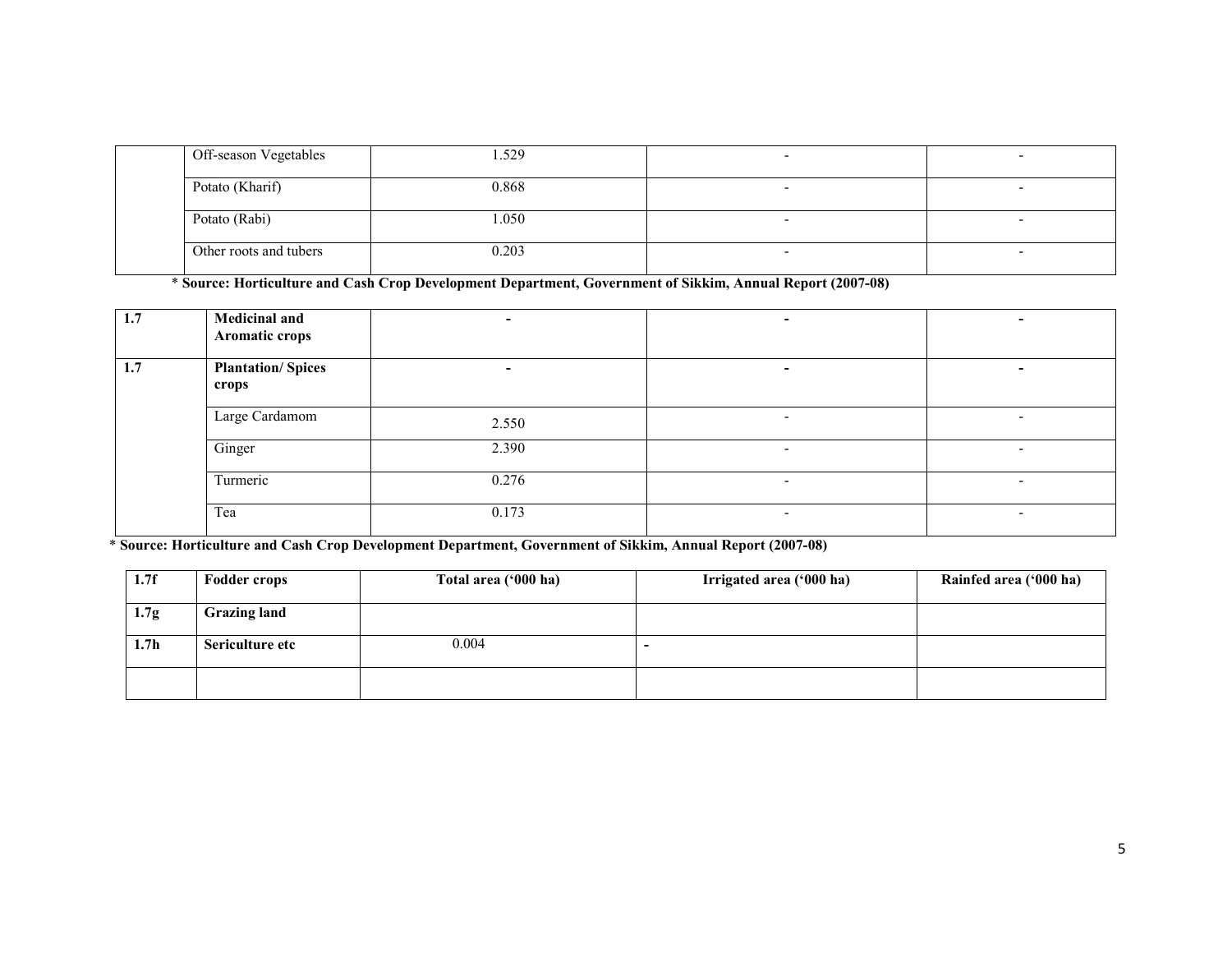| 1.8 | Livestock (in number)                                                                                       | <b>Male ('000)</b> | Female ('000) | <b>Total ('000)</b> |
|-----|-------------------------------------------------------------------------------------------------------------|--------------------|---------------|---------------------|
|     | Indigenous Siri cattle                                                                                      | 7.880              | 11.429        | 19.309              |
|     | Crossbred cattle                                                                                            | 7.668              | 15.846        | 23.514              |
|     | Non descriptive Buffaloes (local low yielding)                                                              |                    |               | 0.087               |
|     | <b>Graded Buffaloes</b>                                                                                     |                    |               |                     |
|     | Goat                                                                                                        | 13.250             | 31.824        | 45.074              |
|     | Sheep                                                                                                       | 0.120              | 0.142         | 0.262               |
|     | Others (Pig)                                                                                                | 7.704              | 9.851         | 17.555              |
|     | Commercial dairy farms (Number)                                                                             |                    |               |                     |
|     | Source : Summary Report on 18 <sup>th</sup> Livestock census 2007, Department of AH, LF& VS, Govt of Sikkim |                    |               |                     |

| 1.9 | Poultry               | farms<br>NO.<br>. ot | $(000)^{2}$<br>m<br>  No. of birds (<br>otal. |
|-----|-----------------------|----------------------|-----------------------------------------------|
|     | Broiler<br>Commercial |                      | -- - -<br>33.31                               |
|     | Laver<br>Backvard (   |                      | 57.77<br>71<br>----                           |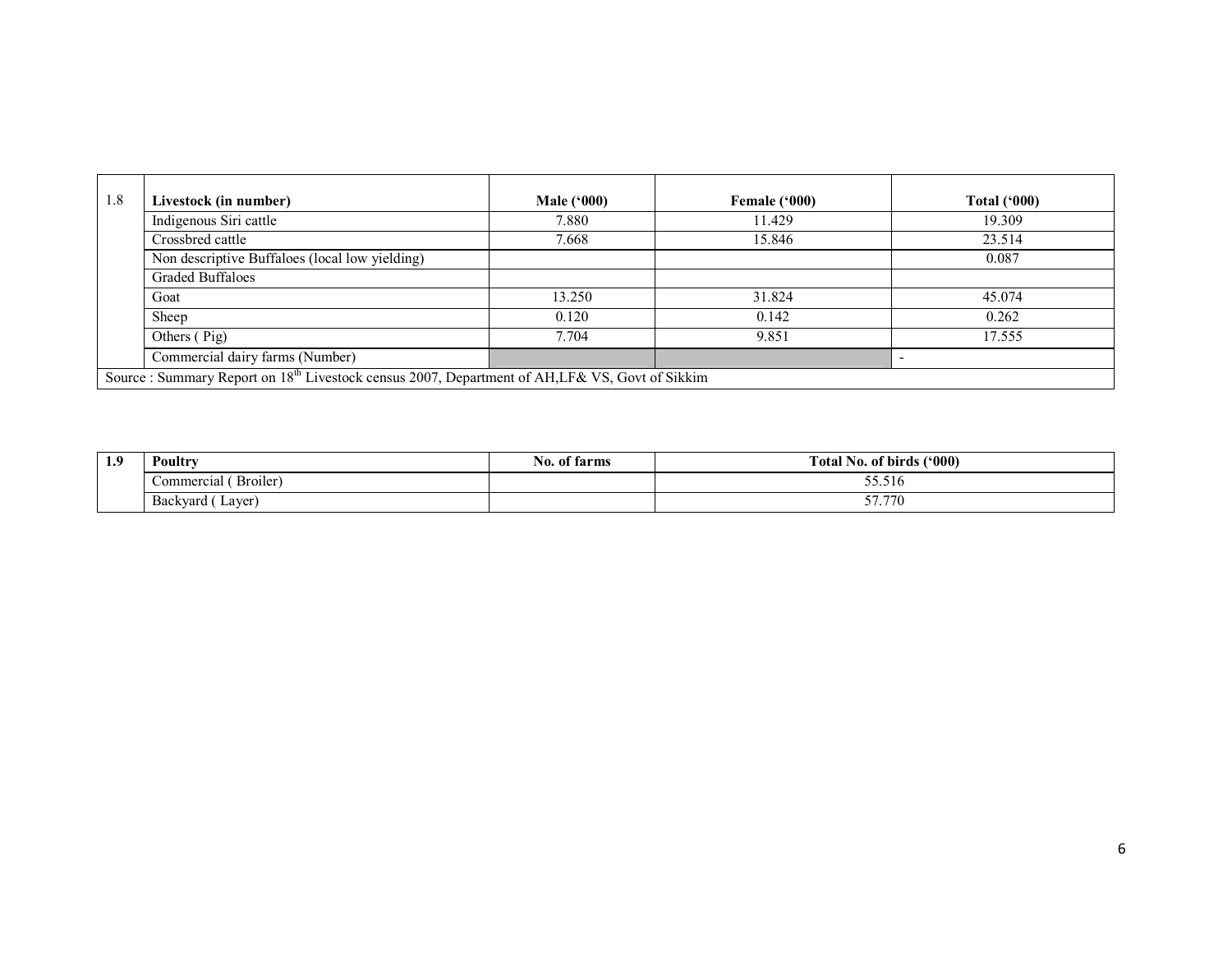| 1.10       | Fisheries (Data source: Chief Planning Officer of district)                                                                      |                                |                        |                        |                                          |                                                           |                      |  |                                                |
|------------|----------------------------------------------------------------------------------------------------------------------------------|--------------------------------|------------------------|------------------------|------------------------------------------|-----------------------------------------------------------|----------------------|--|------------------------------------------------|
| A. Capture |                                                                                                                                  |                                |                        |                        |                                          |                                                           |                      |  |                                                |
|            | i) Marine (Data Source:<br><b>Fisheries Department)</b><br>ii) Inland (Data Source:                                              | No. of fishermen<br>Mechanized |                        | <b>Boats</b>           |                                          |                                                           | <b>Nets</b>          |  | <b>Storage facilities</b><br>(Ice plants etc.) |
|            |                                                                                                                                  |                                |                        | Non-<br>mechanized     | Mechanized<br>(Trawl nets,<br>Gill nets) | Non-mechanized<br>(Shore Seines, Stake)<br>$&$ trap nets) |                      |  |                                                |
|            |                                                                                                                                  |                                |                        |                        |                                          |                                                           |                      |  |                                                |
|            |                                                                                                                                  |                                | No. Farmer owned ponds |                        | <b>No. of Reservoirs</b>                 |                                                           | No. of village tanks |  |                                                |
|            | <b>Fisheries Department)</b>                                                                                                     |                                |                        |                        |                                          |                                                           |                      |  |                                                |
|            | <b>B.</b> Culture                                                                                                                |                                |                        |                        |                                          |                                                           |                      |  |                                                |
|            |                                                                                                                                  |                                |                        | Water Spread Area (ha) | Yield (t/ha)                             |                                                           |                      |  | Production ('000 tons)                         |
|            | i) Brackish water (Data Source: MPEDA/<br><b>Fisheries Department)</b><br>ii) Fresh water (Data Source: Fisheries<br>Department) |                                |                        |                        |                                          |                                                           |                      |  |                                                |
|            |                                                                                                                                  |                                |                        |                        |                                          |                                                           |                      |  |                                                |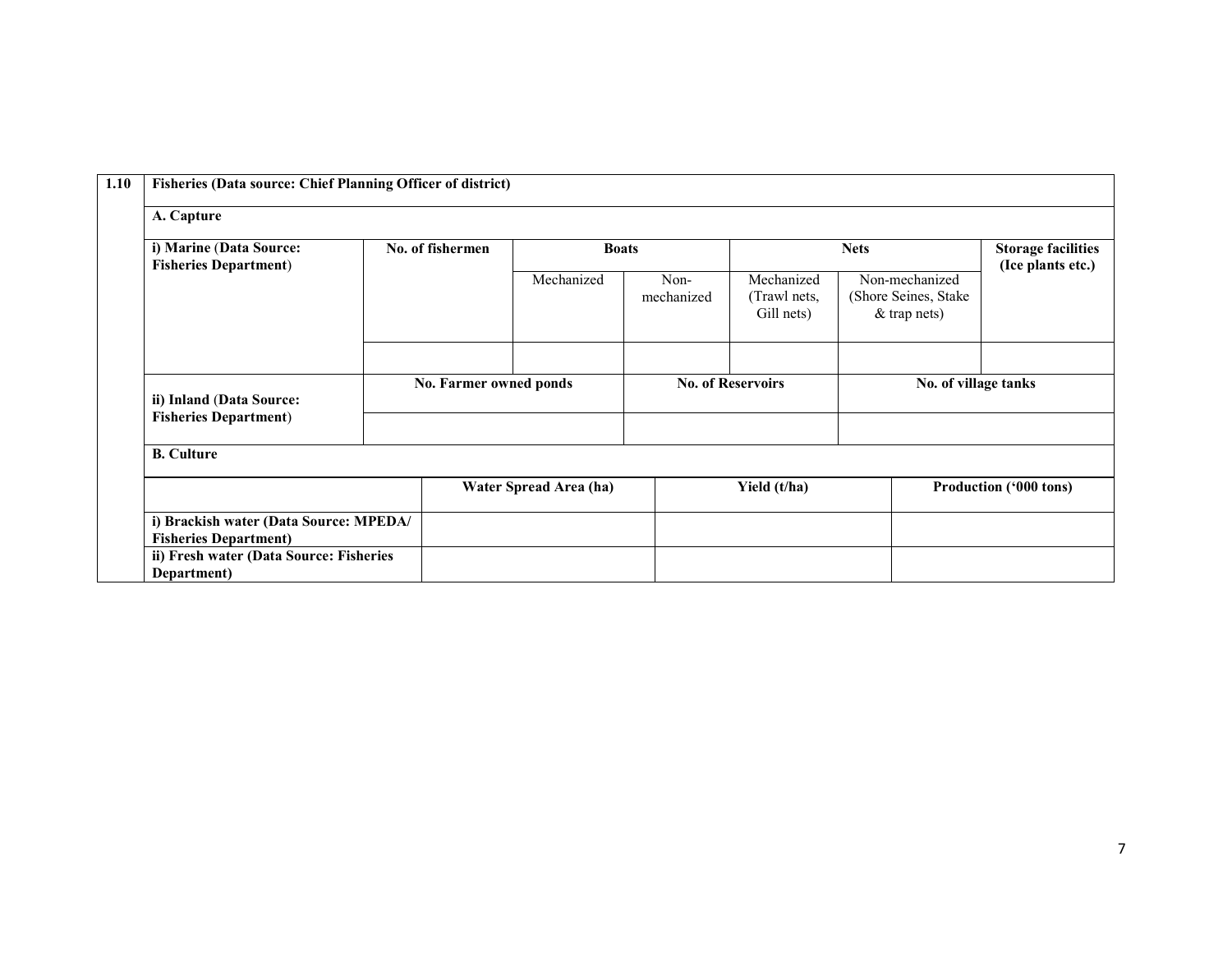#### 1.11 Production and Productivity of major crops

| 1.11 | Name                                                        |                       | Kharif                  |                       | Rabi                    | <b>Summer</b>         |                          |                       | <b>Total</b>            | Crop residue as       |
|------|-------------------------------------------------------------|-----------------------|-------------------------|-----------------------|-------------------------|-----------------------|--------------------------|-----------------------|-------------------------|-----------------------|
|      | of crop                                                     | Production<br>(000 t) | Productivity<br>(kg/ha) | Production<br>(000 t) | Productivity<br>(kg/ha) | Production<br>(000 t) | Productivi<br>ty (kg/ha) | Production<br>(000 t) | Productivity<br>(kg/ha) | fodder ('000<br>tons) |
|      | Major Field crops (Crops identified based on total acreage) |                       |                         |                       |                         |                       |                          |                       |                         |                       |
|      | Maize                                                       | 22.31                 | 1590.26                 |                       |                         |                       |                          | 22.31                 | 1590.26                 |                       |
|      | Rice                                                        | 4.05                  | 1689.69                 |                       |                         |                       |                          | 4.05                  | 1689.69                 |                       |
|      | Blackgram                                                   | 1.17                  | 830.16                  |                       |                         |                       |                          | 1.17                  | 830.16                  |                       |
|      | Finger<br>Millet                                            | 0.94                  | 955.49                  |                       |                         |                       |                          | 0.94                  | 955.49                  |                       |
|      | Buckwheat                                                   | $\overline{0.90}$     | 863.58                  |                       |                         |                       |                          | $\overline{0.90}$     | 863.58                  |                       |
|      | Soybean                                                     | 1.142                 | 875.93                  |                       |                         |                       |                          | 1.142                 | 875.93                  |                       |
|      | Pulses                                                      | 2.202                 | 900.28                  |                       |                         |                       |                          | 2.202                 | 900.28                  |                       |
|      | Wheat                                                       |                       |                         | 1.95                  | 1214.98                 |                       |                          | 1.95                  | 1214.98                 |                       |
|      | Rape &<br>Mustard                                           |                       |                         | 1.19                  | 799.61                  |                       |                          | 1.19                  | 799.61                  |                       |
|      | Barley                                                      | ۰                     |                         | 0.20                  | 1013.33                 |                       |                          | 0.20                  | 1013.33                 |                       |

|  |               |       | Major Horticultural crops - Fruits (Crops identified based on total acreage) |  |  |  |  |       |      |  |
|--|---------------|-------|------------------------------------------------------------------------------|--|--|--|--|-------|------|--|
|  | Orange(Mand   | 1.756 | !896                                                                         |  |  |  |  | 1.756 | 1896 |  |
|  | arin)         |       |                                                                              |  |  |  |  |       |      |  |
|  | Passion fruit | 0.057 | 21 I                                                                         |  |  |  |  | 0.057 | 211  |  |
|  | Other fruits  | .058  | 1775                                                                         |  |  |  |  | 1.058 | 1775 |  |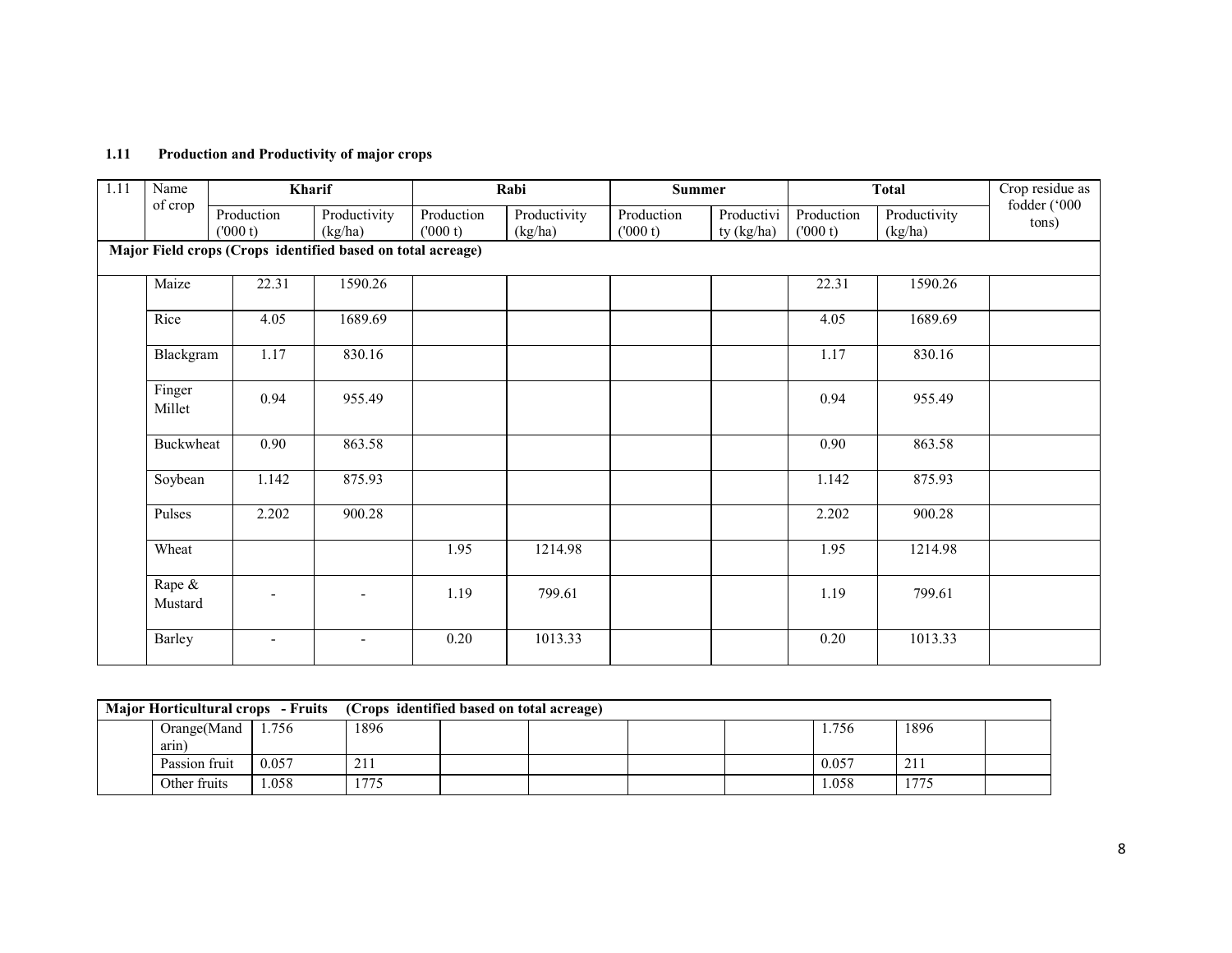| Horticultural Crops: Vegetables |        |      |       |      |  |        |      |  |
|---------------------------------|--------|------|-------|------|--|--------|------|--|
| Rabi<br>Vegetables              |        |      | 6.179 | 4439 |  | 6.179  | 4439 |  |
| Kharif<br>Vegetables            | 5.047  | 4872 |       |      |  | 5.047  | 4872 |  |
| Potato<br>(Kharif)              | 3.710  | 4274 |       |      |  | 3.710  | 4274 |  |
| Potato (Rabi)                   |        |      | 5.218 | 4970 |  | 5.218  | 4970 |  |
| Other roots<br>and tubers       | 8.928  | 4655 |       |      |  | 8.928  | 4655 |  |
| Plantation/ Spice Crops         |        |      |       |      |  |        |      |  |
| Large<br>Cardamom               | 0.581  | 228  |       |      |  | 0.581  | 228  |  |
| Ginger                          | 13.288 | 5560 |       |      |  | 13.288 | 5560 |  |
| Turmeric                        | 0.953  | 3453 |       |      |  | 0.953  | 3453 |  |

Source: Horticulture and Cash Crop Development Department, Government of Sikkim, Annual Report (2007-08)

| 1.12 | Sowing window for 5 major crops | <b>Maize</b>                                               | <b>Rice</b>                                 | Blackgram      | Wheat                                                  | <b>Rape and Mustard</b>                                                 |
|------|---------------------------------|------------------------------------------------------------|---------------------------------------------|----------------|--------------------------------------------------------|-------------------------------------------------------------------------|
|      | Kharif-Rainfed                  | 3 <sup>rd</sup> week of February to<br>$1st$ week of April |                                             | July to August | ۰                                                      | ٠                                                                       |
|      | Kharif-Irrigated                |                                                            | $2nd$ week of June to<br>$3rd$ week of July |                |                                                        |                                                                         |
|      | Rabi-Rainfed                    |                                                            |                                             |                | $2nd$ week of<br>September to $2nd$<br>week of October | September to October<br>(dry field)                                     |
|      | Rabi-Irrigated                  |                                                            |                                             |                | November to<br>December                                | $2nd$ week of<br>November to $2nd$<br>week of December<br>(Paddy field) |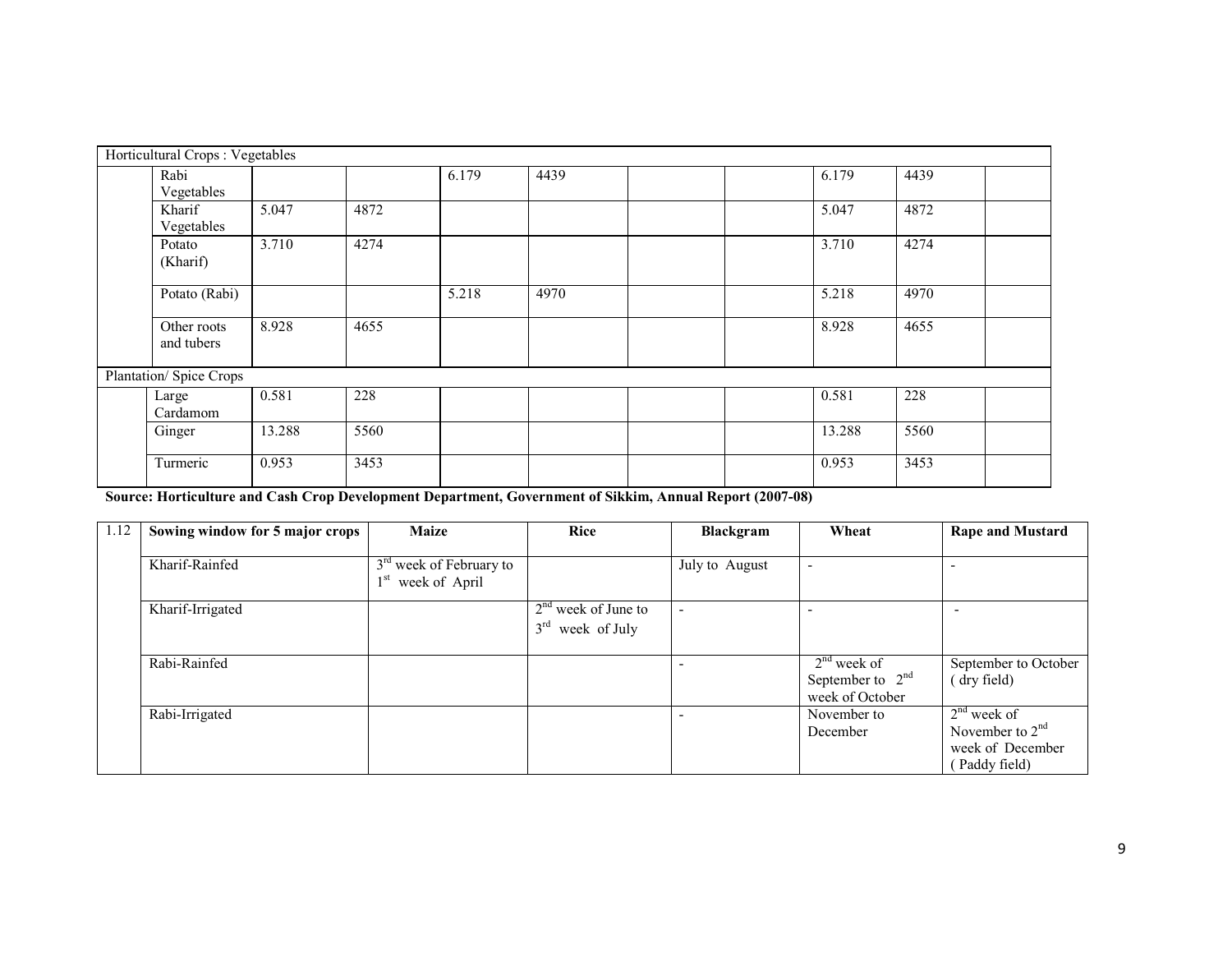| 1.13 | What is the major contingency the district is prone<br>to? (Tick mark) | Regular | Occasional    | <b>None</b> |
|------|------------------------------------------------------------------------|---------|---------------|-------------|
|      | Drought                                                                |         |               |             |
|      | Flood                                                                  |         |               |             |
|      | Cyclone                                                                |         |               |             |
|      | Hail storm                                                             |         | $\mathcal{L}$ |             |
|      | Heat wave                                                              |         |               |             |
|      | Cold wave                                                              |         |               |             |
|      | Frost                                                                  |         |               |             |
|      | Sea water intrusion                                                    |         |               |             |
|      | Pests and disease outbreak                                             |         |               |             |
|      | Landslide                                                              |         |               |             |

| 1.14 | Include Digital maps of<br>the district for | Location map of district within State as Annexure- I | Enclosed: Yes |
|------|---------------------------------------------|------------------------------------------------------|---------------|
|      |                                             | Mean annual rainfall as Annexure- II                 | Enclosed: Yes |
|      |                                             | Soil map as Annexure -III                            | Enclosed: Yes |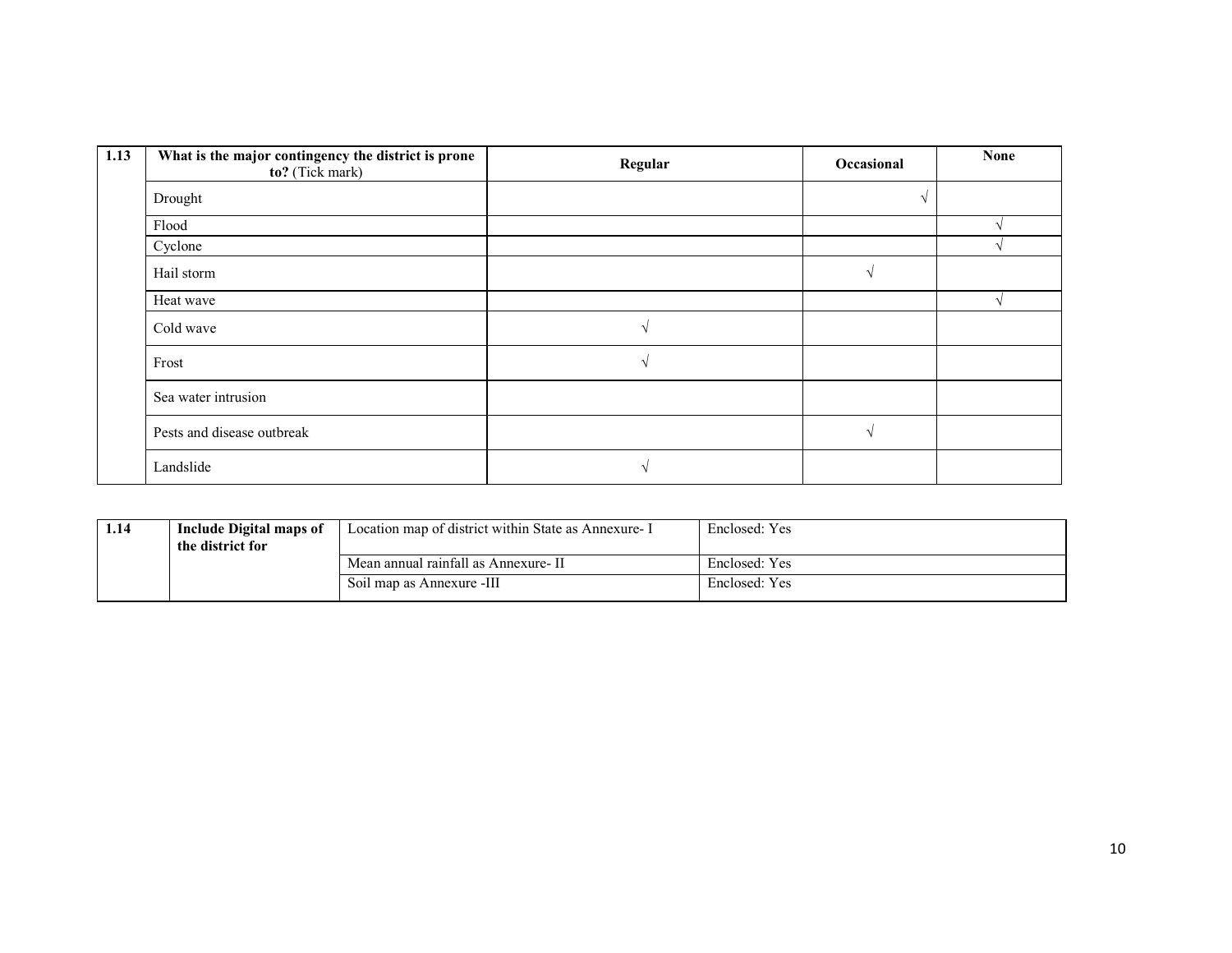#### Annexure -1

Location map of South Sikkim



Annexure-II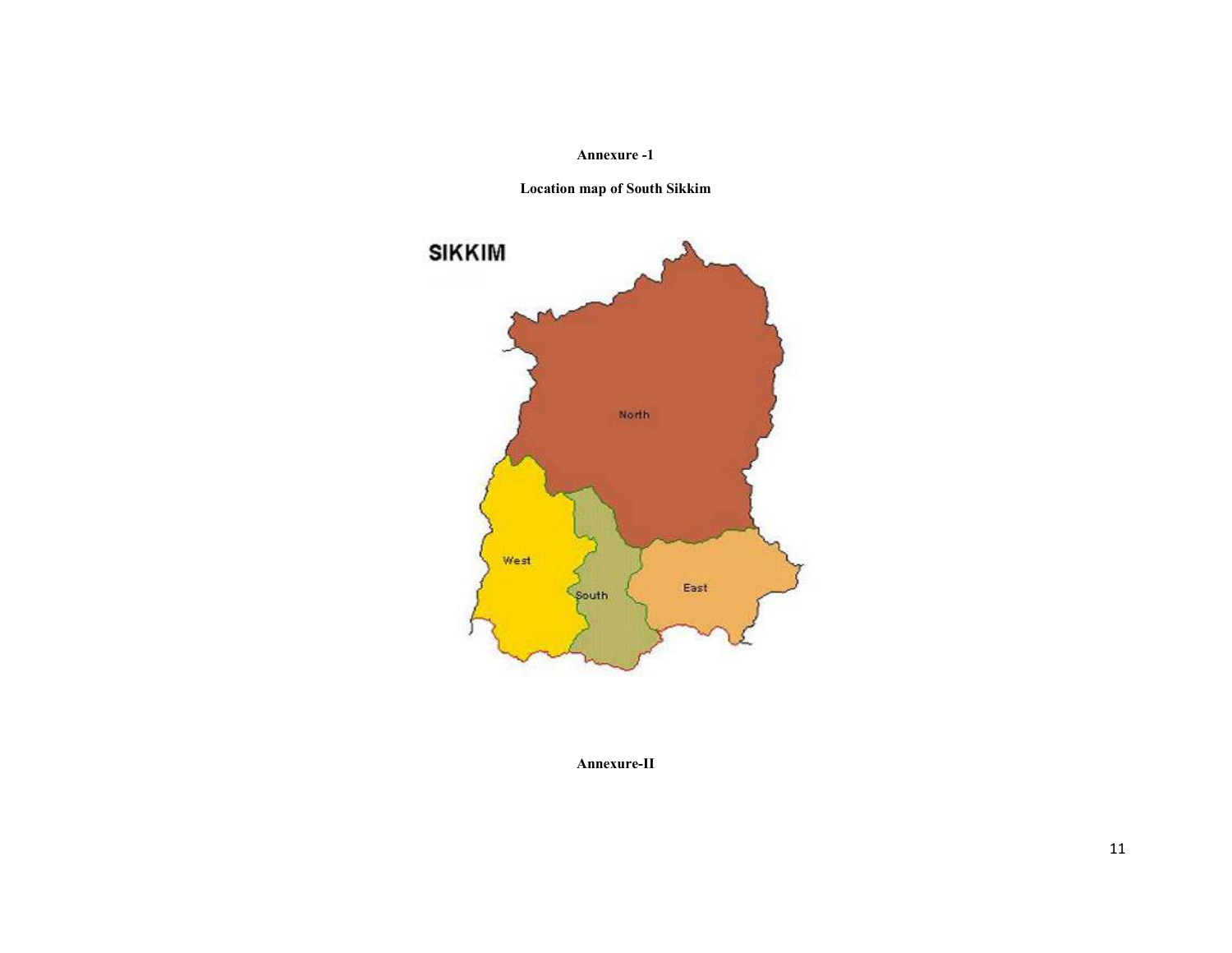Mean Annual rainfall of South Sikkim



# **RANGE OF RAINFALL IN SOUTH SIKKIM**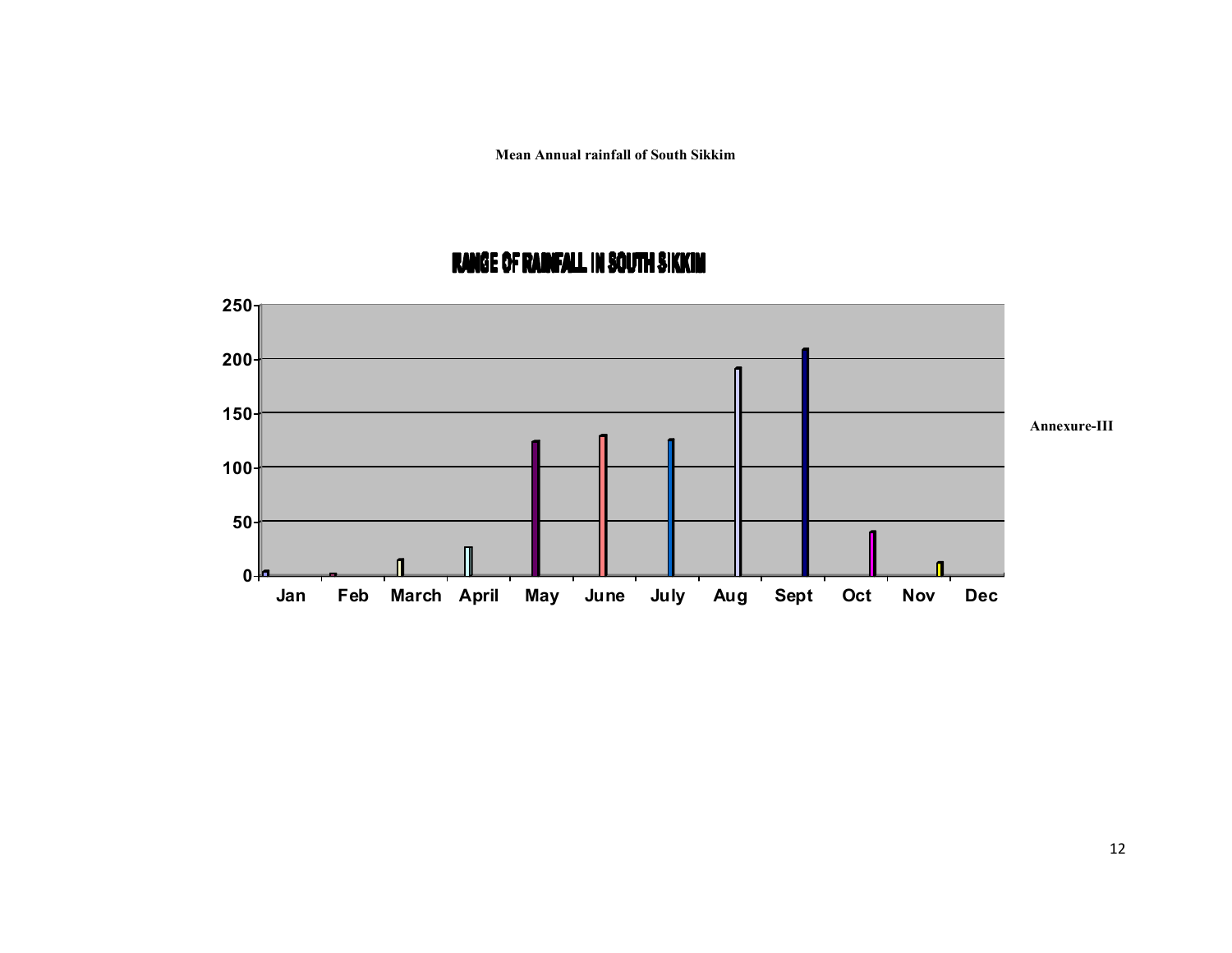

Source: Department of Agriculture Govt. of Sikkim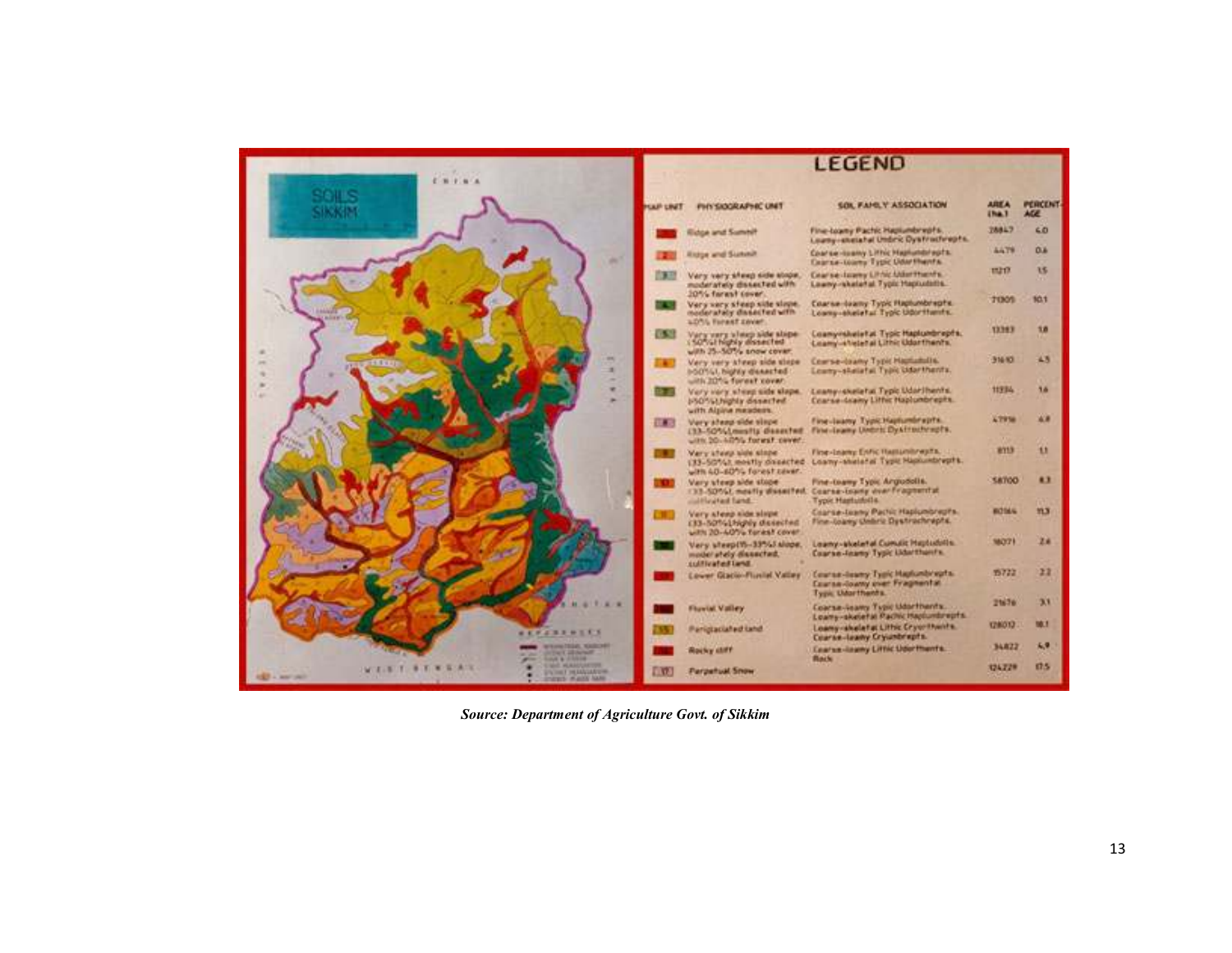#### 2.0 Strategies for weather related contingencies

## 2.1 Drought

2.1.1 Rainfed situation

| <b>Condition</b>                                 |                                   |                                                                                                                                                                                                                                                                                                                                                                                                                                                                                                           | <b>Suggested Contingency measures</b>                 |                                                                                                                                                                                                                                                                                                                     |                                                                |  |  |
|--------------------------------------------------|-----------------------------------|-----------------------------------------------------------------------------------------------------------------------------------------------------------------------------------------------------------------------------------------------------------------------------------------------------------------------------------------------------------------------------------------------------------------------------------------------------------------------------------------------------------|-------------------------------------------------------|---------------------------------------------------------------------------------------------------------------------------------------------------------------------------------------------------------------------------------------------------------------------------------------------------------------------|----------------------------------------------------------------|--|--|
| Early<br>season<br>drought<br>(delayed<br>onset) | <b>Major Farming</b><br>situation | <b>Normal Crop / Cropping</b><br>system                                                                                                                                                                                                                                                                                                                                                                                                                                                                   | Change in crop / cropping system<br>including variety | <b>Agronomic measures</b>                                                                                                                                                                                                                                                                                           | <b>Remarks</b> on<br>Implementation                            |  |  |
| Delay by<br>2 weeks<br>June 3rd<br>week          | Rainfed                           | <b>Maize based Cropping</b><br><b>System</b><br>a. Maize + Finger Millet<br>(intercropping, Higher)<br>Altitude)<br>b. Blackgram (after<br>maize, lower elevation)<br>c. Maize + Soybean<br>(intercropping, higher<br>elevation)<br>d. Maize + Ginger (Mid<br>altitude region)<br>e. Maize + Vegetables/<br>wheat/Barley<br>f. Rabi Maize +<br>Vegetables/ Mustard/Tori<br>g. Maize + Potato/<br>Vegetables<br>h. Maize + Topoica<br>Perennial crops -Sikkim<br>Mandarin, Large<br>cardamom, other fruits | No change                                             | Delay the seedling raising<br>of finger millet<br>Wider spacing $(60 \times 30)$<br>cm for maize<br>Frequent interculture<br>operation for<br>conservation of moisture<br>Mulching in ginger<br>Management of soil<br>acidity<br>Solanaceous crops should<br>be planted in well<br>drained, slightly sloppy<br>land | Supply of quality<br>seeds through<br>ICAR, ATMA,<br>NSC, SAUs |  |  |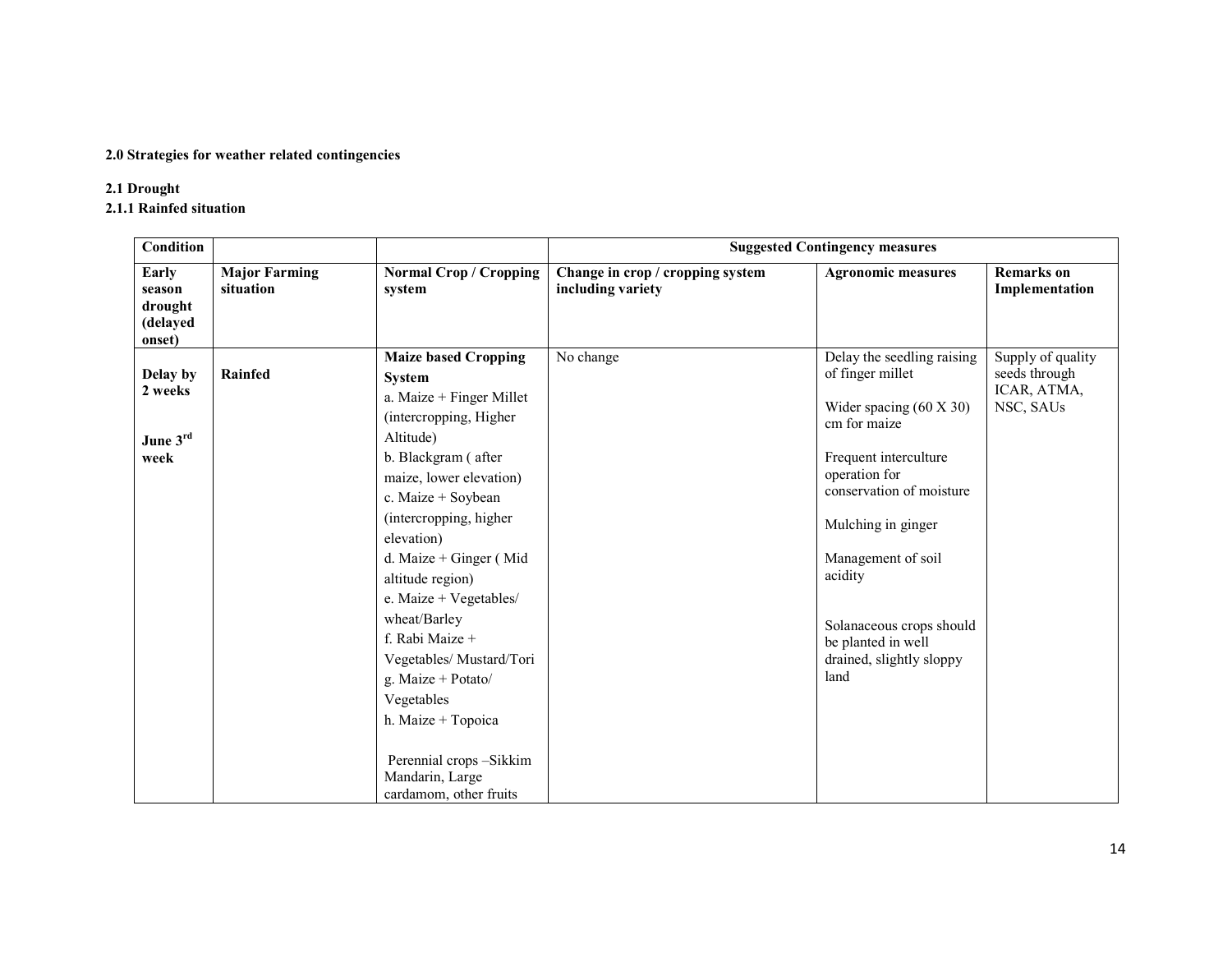| Paddy based cropping<br>System |  |  |
|--------------------------------|--|--|
| a. Paddy                       |  |  |
| b. Paddy + Black               |  |  |
| Gram (black                    |  |  |
| gram in bund)                  |  |  |
| c. $Paddy + soybean$           |  |  |
| (in bunds)                     |  |  |

| <b>Condition</b>                                  |                               |                                                                                                                                                                                                                                                            |                                                                                                                                                                                                                                                                                                                                                       | <b>Suggested Contingency measures</b>                                                                                                                                      |                                                                |
|---------------------------------------------------|-------------------------------|------------------------------------------------------------------------------------------------------------------------------------------------------------------------------------------------------------------------------------------------------------|-------------------------------------------------------------------------------------------------------------------------------------------------------------------------------------------------------------------------------------------------------------------------------------------------------------------------------------------------------|----------------------------------------------------------------------------------------------------------------------------------------------------------------------------|----------------------------------------------------------------|
| <b>Early season</b><br>drought<br>(delayed onset) | Major<br>Farming<br>situation | <b>Normal Crop / Cropping system</b>                                                                                                                                                                                                                       | Change in crop / cropping system<br>including variety                                                                                                                                                                                                                                                                                                 | <b>Agronomic measures</b>                                                                                                                                                  | <b>Remarks</b> on<br>Implementation                            |
| Delay by 4<br>weeks<br>July 1 <sup>st</sup> week  | Rainfed                       | <b>Maize based Cropping System</b><br>a. Maize $+$ Finger Millet<br>(intercropping, Higher Altitude)<br>b. Urd (after maize, lower<br>elevation)<br>c. Maize + Soyabean                                                                                    | <b>Field crops:</b><br><b>Finger millet :</b> Indaf- $5, 8, 9$ , local<br>(murkay, Mithay), VL Mandua-315, VL<br>Mandua-324<br>Maize: C-1415, C-1837, HQPM-1,<br>Vivek-15, Vivek -9, Vivek-23                                                                                                                                                         | Delay the seedling<br>raising of finger millet<br>Wider spacing $(60 \times 30)$<br>cm for maize<br>Frequent interculture                                                  | Supply of quality<br>seeds through<br>ICAR, ATMA,<br>NSC, SAUs |
|                                                   |                               | (intercropping, higher elevation)<br>d. Maize + Ginger (Mid altitude<br>region)<br>e. Maize + Vegetables/<br>wheat/Barley<br>f. Rabi Maize + Vegetables/<br>Mustard/Tori<br>g. Maize + Potato/ Vegetables<br>h. Maize + Topoica<br>Perennial crops -Sikkim | (Hybrid), Suwan Composite, Local<br>Urd: Paheli dal (local)<br>Soybean: PK-1042, 1024, PK-262, local<br>black bold), VL-soya-47<br>Ginger: Nadia, Bhaisey<br>Barley: VL-46, VL Barley-1, HBL-276,<br>$HBL-1$<br><b>Topoica</b> : Local<br><b>Horticultural crops</b><br>Potato: Kufri Jyoti, K. Chandramukhi,<br>Kufri Badshah, K. Kanchan, K. Megha, | operation for<br>conservation of moisture<br>Mulching in ginger<br>Management of soil<br>acidity<br>Timely thinning to<br>maintain proper spacing<br>Transplanting of rice |                                                                |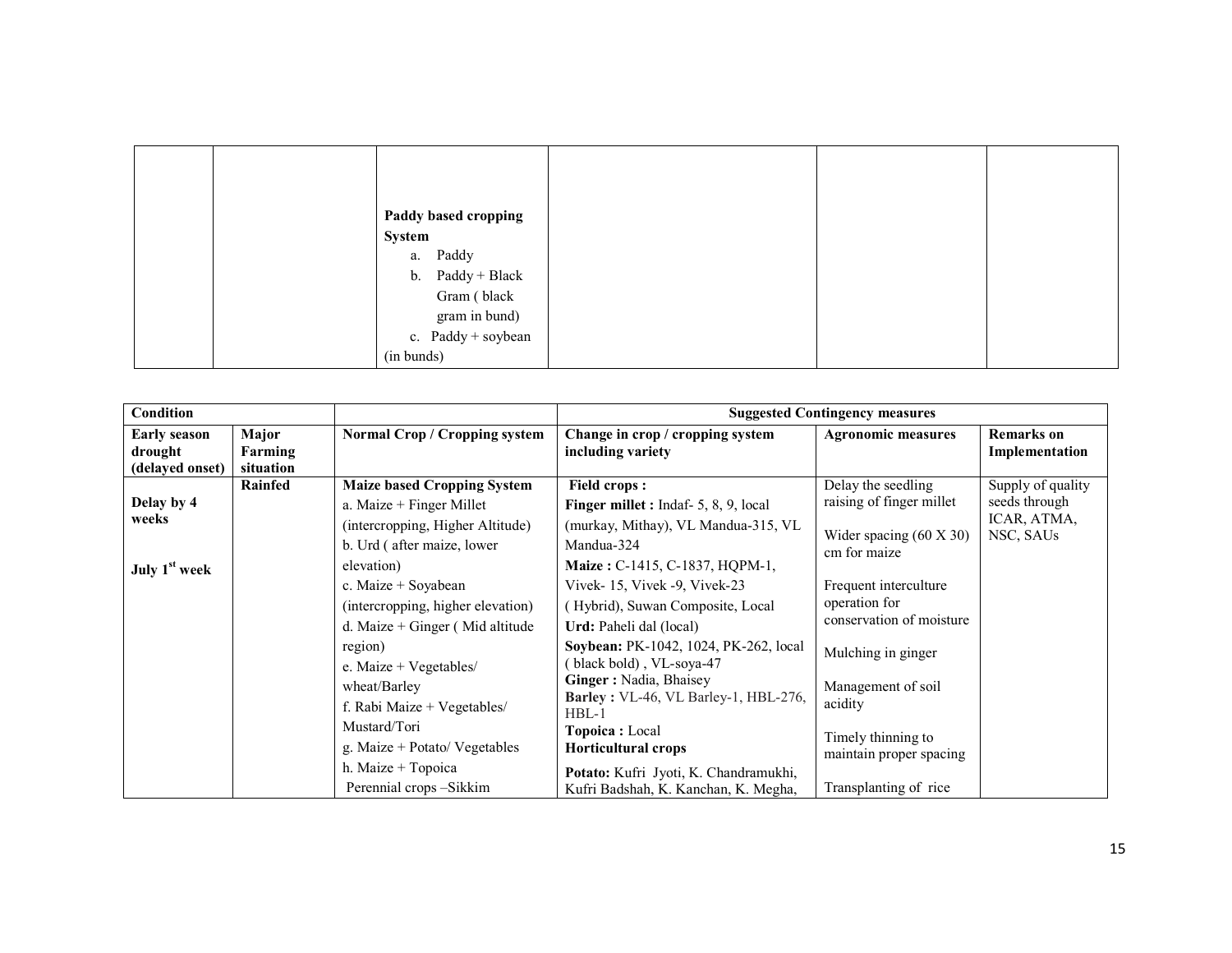| Mandarin, Large cardamom, other         | K. Giriraj                                                                                                                   | should be completed by    |
|-----------------------------------------|------------------------------------------------------------------------------------------------------------------------------|---------------------------|
| fruits                                  | Cabbage: Pusa Mukta, Green Ball,                                                                                             | mid week of July          |
|                                         | Bahar, Green Express, BC-76                                                                                                  |                           |
|                                         | Cauliflower: Pusa Kartik Shanker,                                                                                            | Solanaceous crops         |
|                                         | Suwashini, Girija, Barkha, Excel-16,                                                                                         | should be planted in well |
|                                         | Pusa Sukti, Dania Kalimpong.                                                                                                 | drained, slightly sloppy  |
|                                         | Knol-Khol: Pusa Virat, Winner,                                                                                               | land                      |
|                                         | Tomato: Avinash, Anup, Romeo, All                                                                                            |                           |
|                                         | Rounder, Rockey, Rupali, Kashi Vishesh                                                                                       |                           |
|                                         | Broccoli: Everest, Aishwarya, Palam                                                                                          |                           |
|                                         | Samridhi, Pusa KTS-1, Puspa.                                                                                                 |                           |
|                                         | Pea : Arkel, Arka Ajit, Vivek Matar 9,                                                                                       |                           |
|                                         | Vivek Matar 8, Bonvelle, Azad.                                                                                               |                           |
|                                         | Cowpea: Kashi Kanchan, Pusa Komal.                                                                                           |                           |
|                                         | Carrot: Pusa Asita, Pusa Pudhira.                                                                                            |                           |
|                                         | Okra: VL Bhindi 1, Kashi Mangali,                                                                                            |                           |
|                                         | Kashi Vibhuti, Kashi Pragati, Kashi                                                                                          |                           |
|                                         | Satdhari.                                                                                                                    |                           |
|                                         | Brinjal: Pusa Sheetal, Pusa Shyamal,                                                                                         |                           |
|                                         | Pusa Bhairav, Kashi Taru, PPL, PPR.                                                                                          | System of rice            |
|                                         | French bean: Arka Komal, Arka                                                                                                | intensification at lower  |
|                                         | Sunidhi, VL Lata Bean 17, VL Lata                                                                                            | elevation                 |
|                                         | Bean 12.                                                                                                                     |                           |
|                                         | Bottle Gourd: Pusa Naveen, Pusa                                                                                              |                           |
|                                         | Summer Prolific Long.                                                                                                        |                           |
|                                         | Turmeric: Lakadong, Megha                                                                                                    |                           |
|                                         | Turmeric-1                                                                                                                   |                           |
|                                         | Citrus: Sikkim Mandarin                                                                                                      |                           |
|                                         | Large Cardamom: Ramsay, Sawaney,                                                                                             |                           |
|                                         |                                                                                                                              |                           |
|                                         |                                                                                                                              |                           |
|                                         |                                                                                                                              |                           |
|                                         |                                                                                                                              |                           |
|                                         |                                                                                                                              |                           |
|                                         |                                                                                                                              |                           |
|                                         |                                                                                                                              |                           |
| b. Paddy + Black Gram (                 |                                                                                                                              |                           |
| black<br>gram in bund)                  |                                                                                                                              |                           |
| Paddy based cropping System<br>a. Paddy | Golsey, Varlangey<br>Paddy- Sughandha-2, PD-10, KRH-2;<br>Local (Attay, basmati Krishna bhog,<br>japani<br>Black gram: local |                           |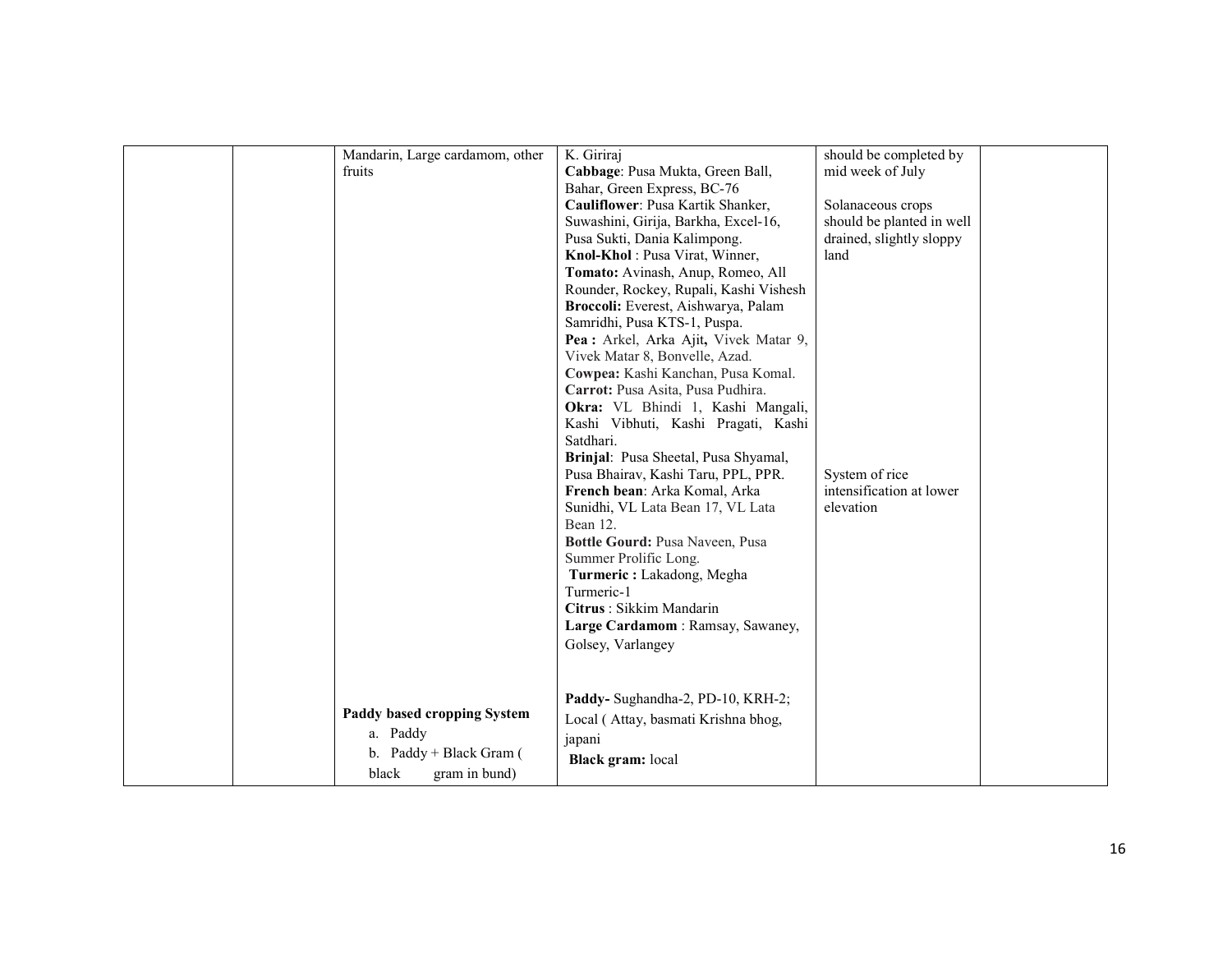|  | c. Paddy + soybean (in $\vert$ bunds) |  |  |
|--|---------------------------------------|--|--|
|  |                                       |  |  |
|  |                                       |  |  |
|  |                                       |  |  |
|  |                                       |  |  |
|  |                                       |  |  |
|  |                                       |  |  |
|  |                                       |  |  |

| <b>Condition</b>                                     |                               |                                                                                                                                                                                                                                                                                                                                                                                                                                                                                  | <b>Suggested Contingency measures</b>                                                                                                                                                                                                                                                                                                                                                                                                                                                                                                                                                                                                                 |                                                                                                                                                                                                                                                                                                                           |                                                             |  |
|------------------------------------------------------|-------------------------------|----------------------------------------------------------------------------------------------------------------------------------------------------------------------------------------------------------------------------------------------------------------------------------------------------------------------------------------------------------------------------------------------------------------------------------------------------------------------------------|-------------------------------------------------------------------------------------------------------------------------------------------------------------------------------------------------------------------------------------------------------------------------------------------------------------------------------------------------------------------------------------------------------------------------------------------------------------------------------------------------------------------------------------------------------------------------------------------------------------------------------------------------------|---------------------------------------------------------------------------------------------------------------------------------------------------------------------------------------------------------------------------------------------------------------------------------------------------------------------------|-------------------------------------------------------------|--|
| <b>Early season</b><br>drought<br>(delayed<br>onset) | Major<br>Farming<br>situation | <b>Normal Crop / Cropping</b><br>system                                                                                                                                                                                                                                                                                                                                                                                                                                          | Change in crop / cropping system<br>including variety                                                                                                                                                                                                                                                                                                                                                                                                                                                                                                                                                                                                 | Agronomic<br>measures                                                                                                                                                                                                                                                                                                     | <b>Remarks</b> on<br>Implementation                         |  |
| Delay by 6<br>weeks<br>July 3rd<br>week              | Rainfed                       | <b>Maize based Cropping System</b><br>a. Maize + Finger Millet<br>(intercropping, Higher Altitude)<br>b. Urd (after maize, lower<br>elevation)<br>c. Maize + Soyabean<br>(intercropping, higher elevation)<br>d. Maize + Ginger (Mid altitude<br>region)<br>e. Maize + Vegetables/<br>wheat/Barley<br>f. Rabi Maize + Vegetables/<br>Mustard/Tori<br>g. Maize + Potato/ Vegetables<br>h. Maize + Topoica<br>Perennial crops -Sikkim<br>Mandarin, Large cardamom,<br>other fruits | <b>Field crops:</b><br><b>Finger millet :</b> Indaf- 5, 8, 9, local (murkay,<br>Mithay), VL Mandua-315, VL Mandua-324<br>Maize: C-1415, C-1837, HQPM-1, Vivek-<br>15, Vivek -9, Vivek-23<br>(Hybrid), Suwan Composite, Local<br>Urd: Paheli dal (local)<br>Soybean: PK-1042, 1024, PK-262, local (<br>black bold), VL-soya-47<br>Ginger: Nadia, Bhaisey<br>Wheat: HD 2402, HD 2643, HD-2687,<br>PBW-343, VL 798, VW 0254, VW 0270,<br>VW 0321, VL Gehun 832, VL Gehun 802<br>Barley: VL-46, VL Barley-1, HBL-276,<br>$HBL-1$<br><b>Topoica</b> : Local<br>Mustard / Rapeseed: TS-29, TS-36, TS-38<br>TM-2, M 27, SS-I-II, Pusa Jaikisan, Pusa<br>bold | Mulching in ginger<br>Wider spacing $(60 \text{ X})$<br>30) cm for maize<br>Frequent interculture<br>operation for<br>conservation of<br>moisture<br>Selection of short<br>duration varieties<br>$(80-90)$ days<br>Management of soil<br>acidity<br>Timely thinning to<br>maintain proper<br>spacing<br>Mulching of crops | Supply of quality seeds<br>through ICAR, ATMA,<br>NSC, SAUs |  |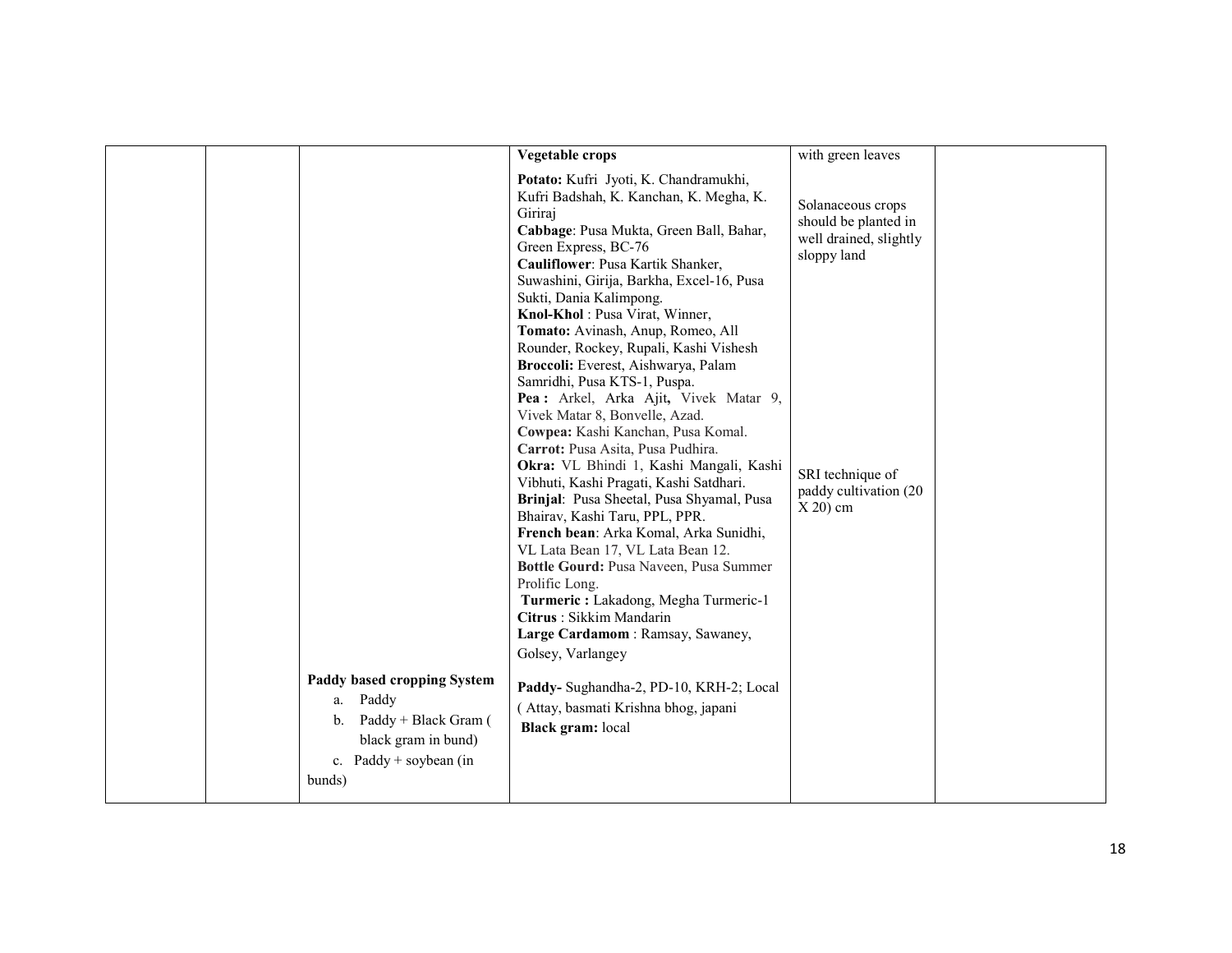| Condition                                             |                               |                                                                                                                                                                                                                                                                                                                                                                                                                                                                                 |                                                                                                                                                                                                                                                                                                                                                                                                                                                                                                                                                                                                                                                                                                            | <b>Suggested Contingency measures</b>                                                                                                                                                                                                                                                                                                                   |                                                             |
|-------------------------------------------------------|-------------------------------|---------------------------------------------------------------------------------------------------------------------------------------------------------------------------------------------------------------------------------------------------------------------------------------------------------------------------------------------------------------------------------------------------------------------------------------------------------------------------------|------------------------------------------------------------------------------------------------------------------------------------------------------------------------------------------------------------------------------------------------------------------------------------------------------------------------------------------------------------------------------------------------------------------------------------------------------------------------------------------------------------------------------------------------------------------------------------------------------------------------------------------------------------------------------------------------------------|---------------------------------------------------------------------------------------------------------------------------------------------------------------------------------------------------------------------------------------------------------------------------------------------------------------------------------------------------------|-------------------------------------------------------------|
| <b>Early season</b><br>drought<br>(delayed<br>onset)  | Major<br>Farming<br>situation | <b>Normal Crop / Cropping</b><br>system                                                                                                                                                                                                                                                                                                                                                                                                                                         | Change in crop / cropping system<br>including variety                                                                                                                                                                                                                                                                                                                                                                                                                                                                                                                                                                                                                                                      | Agronomic<br>measures                                                                                                                                                                                                                                                                                                                                   | <b>Remarks</b> on<br>Implementation                         |
| Delay by 8<br>weeks<br>August 1 <sup>st</sup><br>week | <b>Rainfed</b>                | <b>Maize based Cropping System</b><br>a. Maize + Finger Millet<br>(intercropping, Higher Altitude)<br>b. Urd (after maize, lower<br>elevation)<br>c. Maize + Soyabean<br>(intercropping, higher elevation)<br>d. Maize + Ginger (Mid altitude<br>region)<br>e. Maize + Vegetables/<br>wheat/Barley<br>f. Rabi Maize + Vegetables/<br>Mustard/Tori<br>g. Maize + Potato/ Vegetables<br>h. Maize + Topoica<br>Perennial crops-Sikkim<br>Mandarin, Large cardamom, other<br>fruits | <b>Field crops:</b><br>Finger millet : Indaf- 5, 8, 9, local<br>(murkay, Mithay), VL Mandua-315, VL<br>Mandua-324<br>Maize: C-1415, C-1837, HQPM-1, Vivek-<br>15, Vivek -9, Vivek-23<br>(Hybrid), Suwan Composite, Local<br>Urd: Paheli dal (local)<br>Soybean: PK-1042, 1024, PK-262, local (<br>black bold), VL-soya-47<br>Ginger: Nadia, Bhaisey<br>Barley: VL-46, VL Barley-1, HBL-276,<br>$HBL-1$<br>Topoica: Local<br><b>Horticultural crops</b><br>Potato: Kufri Jyoti, K. Chandramukhi,<br>Kufri Badshah, K. Kanchan, K. Megha, K.<br>Giriraj<br>Cabbage: Pusa Mukta, Green Ball, Bahar,<br>Green Express, BC-76<br>Cauliflower: Pusa Kartik Shanker,<br>Suwashini, Girija, Barkha, Excel-16, Pusa | Mulching in ginger<br>Wider spacing (60 X<br>30) cm for maize<br>Frequent interculture<br>operation for<br>conservation of<br>moisture<br>Selection of short<br>duration varieties<br>$(80-90)$ days<br>Management of soil<br>acidity<br>Intercropping of<br>pulses with maize<br>Timely thinning to<br>maintain proper<br>spacing<br>Mulching of crops | Supply of quality seeds<br>through ICAR, ATMA,<br>NSC, SAUs |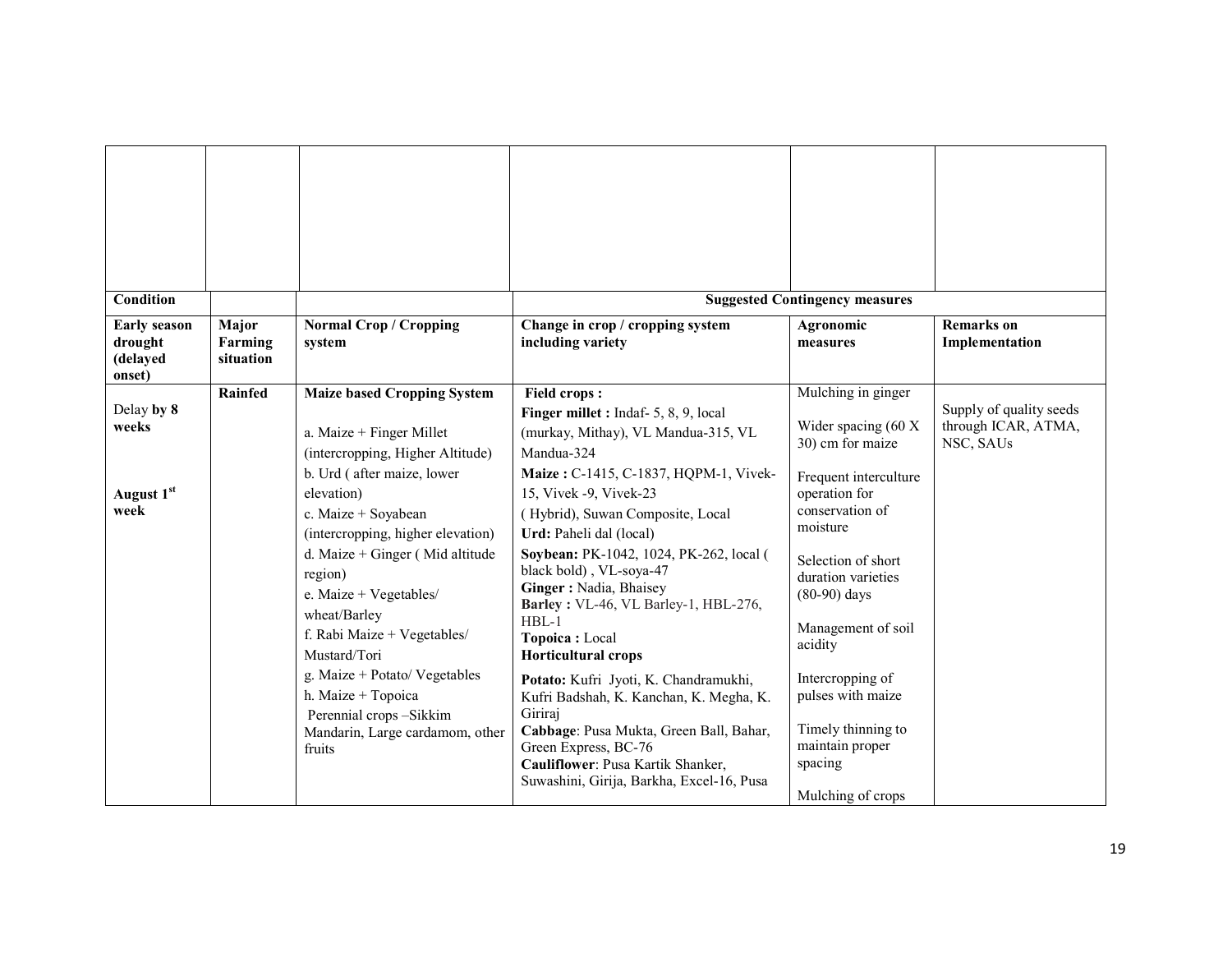|                                                                                                                                     | Sukti, Dania Kalimpong.<br>Knol-Khol: Pusa Virat, Winner,<br>Tomato: Avinash, Anup, Romeo, All<br>Rounder, Rockey, Rupali, Kashi Vishesh<br>Broccoli: Everest, Aishwarya, Palam<br>Samridhi, Pusa KTS-1, Puspa.<br>Pea: Arkel, Arka Ajit, Vivek Matar 9,<br>Vivek Matar 8, Bonvelle, Azad.<br>Cowpea: Kashi Kanchan, Pusa Komal.<br>Carrot: Pusa Asita, Pusa Pudhira.<br><b>Okra:</b> VL Bhindi 1, Kashi Mangali, Kashi<br>Vibhuti, Kashi Pragati, Kashi Satdhari.<br>Brinjal: Pusa Sheetal, Pusa Shyamal, Pusa<br>Bhairav, Kashi Taru, PPL, PPR.<br>French bean: Arka Komal, Arka Sunidhi,<br>VL Lata Bean 17, VL Lata Bean 12.<br>Bottle Gourd: Pusa Naveen, Pusa Summer | with green leaves<br>Early sowing of<br>winter vegetables/<br>field crops |  |
|-------------------------------------------------------------------------------------------------------------------------------------|----------------------------------------------------------------------------------------------------------------------------------------------------------------------------------------------------------------------------------------------------------------------------------------------------------------------------------------------------------------------------------------------------------------------------------------------------------------------------------------------------------------------------------------------------------------------------------------------------------------------------------------------------------------------------|---------------------------------------------------------------------------|--|
| Paddy based cropping System<br>Paddy<br>a.<br>Paddy + Black Gram (<br>b.<br>black gram in bund)<br>c. Paddy + soybean (in<br>bunds) | Prolific Long.<br>Turmeric: Lakadong, Megha Turmeric-1<br>Citrus: Sikkim Mandarin<br>Large Cardamom: Ramsay, Sawaney,<br>Golsey, Varlangey<br>Paddy- Sughandha-2, PD-10, KRH-2;<br>Local (Attay, basmati Krishna bhog, japani<br><b>Black gram:</b> local                                                                                                                                                                                                                                                                                                                                                                                                                  | SRI technique of<br>paddy cultivation (20<br>$X$ 20) cm                   |  |

| Condition       |       |                                | <b>Suggested Contingency measures</b> |                 |                   |
|-----------------|-------|--------------------------------|---------------------------------------|-----------------|-------------------|
| Early<br>season | Major | <b>Normal Crop</b><br>Cropping | Crop management                       | Soil nutrient & | <b>Remarks</b> on |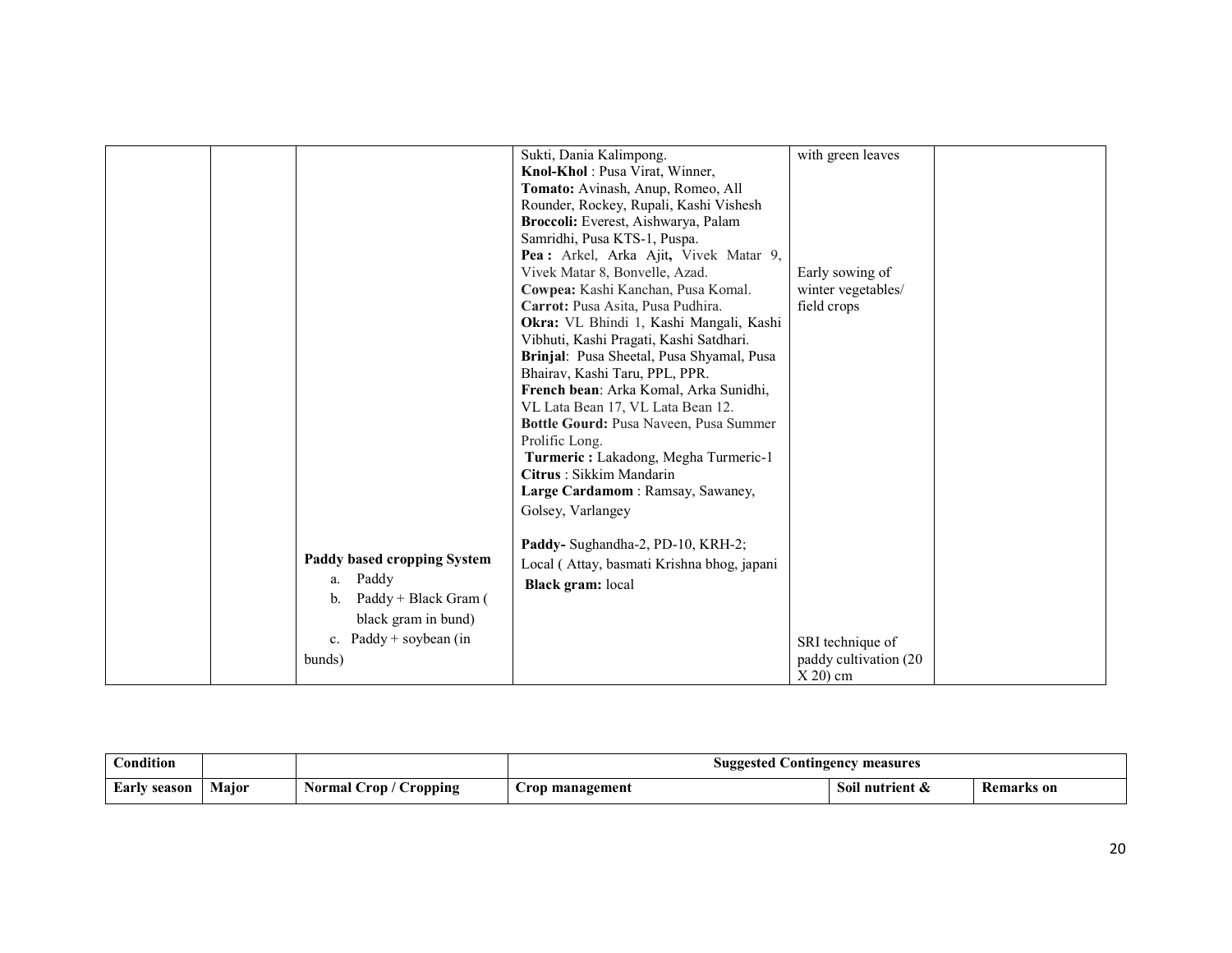| drought                | Farming        | system                                              |                                                                     | moisture                         | Implementation          |
|------------------------|----------------|-----------------------------------------------------|---------------------------------------------------------------------|----------------------------------|-------------------------|
| (Normal                | situation      |                                                     |                                                                     | conservation                     |                         |
| onset)<br>Normal onset | <b>Rainfed</b> | <b>Maize based Cropping System</b>                  | <b>Field crops:</b>                                                 | measures<br>Mulching with green/ | Supply of quality seeds |
| followed by            |                | a. Maize $+$ Finger Millet                          | Finger millet : Indaf- 5, 8, 9, local (murkay,                      | dry leaves                       | through ICAR,           |
| 15-20 days             |                | (intercropping, Higher Altitude)                    | Mithay), VL Mandua-315, VL Mandua-324                               |                                  | ATMA, NSC, SAUs         |
| dry spell              |                | b. Urd (after maize, lower                          | Maize: C-1415, C-1837, HQPM-1, Vivek-15,                            | Wider spacing (60 X              |                         |
| after sowing           |                | elevation)                                          | Vivek -9, Vivek-23                                                  | 30) cm for maize                 |                         |
| leading to<br>poor     |                | c. Maize + Soyabean                                 | (Hybrid), Suwan Composite, Local                                    | Frequent interculture            |                         |
| germination/           |                | (intercropping, higher elevation)                   | Urd: Paheli dal (local)                                             | operation for                    |                         |
| crop stand             |                | d. Maize + Ginger (Mid altitude                     | Soybean: PK-1042, 1024, PK-262, local (black                        | conservation of                  |                         |
| etc.                   |                |                                                     | bold), VL-soya-47                                                   | moisture                         |                         |
|                        |                | region)<br>e. Maize + Vegetables/                   | Ginger: Nadia, Bhaisey                                              |                                  |                         |
|                        |                | wheat/Barley                                        | Wheat: HD 2402, HD 2643, HD-2687, PBW- 343,                         | Cover cropping with              |                         |
|                        |                |                                                     | VL 798, VW 0254, VW 0270, VW 0321, VL                               | main crop                        |                         |
|                        |                | f. Rabi Maize + Vegetables/<br>Mustard/Tori         | Gehun 832, VL Gehun 802                                             | Furrow application of            |                         |
|                        |                |                                                     | Barley: VL-46, VL Barley-1, HBL-276, HBL-1<br>Topoica: Local        | <b>FYM</b>                       |                         |
|                        |                | g. Maize + Potato/ Vegetables<br>h. Maize + Topoica | Mustard / Rapeseed: TS-29, TS-36, TS-38 TM-2,                       |                                  |                         |
|                        |                |                                                     | M 27, SS-I-II, Pusa Jaikisan, Pusa bold                             | Soil moisture                    |                         |
|                        |                | Perennial crops-Sikkim<br>Mandarin, Large cardamom, |                                                                     | conservation<br>measures to be   |                         |
|                        |                | other fruits                                        | <b>Horticultural crops</b>                                          | followed                         |                         |
|                        |                |                                                     | Potato: Kufri Jyoti, K. Chandramukhi, Kufri                         |                                  |                         |
|                        |                |                                                     | Badshah, K. Kanchan, K. Megha, K. Giriraj                           |                                  |                         |
|                        |                |                                                     | Cabbage: Pusa Mukta, Green Ball, Bahar, Green                       |                                  |                         |
|                        |                |                                                     | Express, BC-76<br>Cauliflower: Pusa Kartik Shanker, Suwashini,      |                                  |                         |
|                        |                |                                                     | Girija, Barkha, Excel-16, Pusa Sukti, Dania                         |                                  |                         |
|                        |                |                                                     | Kalimpong.                                                          |                                  |                         |
|                        |                |                                                     | Knol-Khol: Pusa Virat, Winner,                                      |                                  |                         |
|                        |                |                                                     | Tomato: Avinash, Anup, Romeo, All Rounder,                          |                                  |                         |
|                        |                |                                                     | Rockey, Rupali, Kashi Vishesh                                       |                                  |                         |
|                        |                |                                                     | Broccoli: Everest, Aishwarya, Palam Samridhi,<br>Pusa KTS-1, Puspa. |                                  |                         |
|                        |                |                                                     | Pea : Arkel, Arka Ajit, Vivek Matar 9, Vivek Matar                  |                                  |                         |
|                        |                |                                                     | 8, Bonvelle, Azad.                                                  |                                  |                         |
|                        |                |                                                     | Cowpea: Kashi Kanchan, Pusa Komal.                                  |                                  |                         |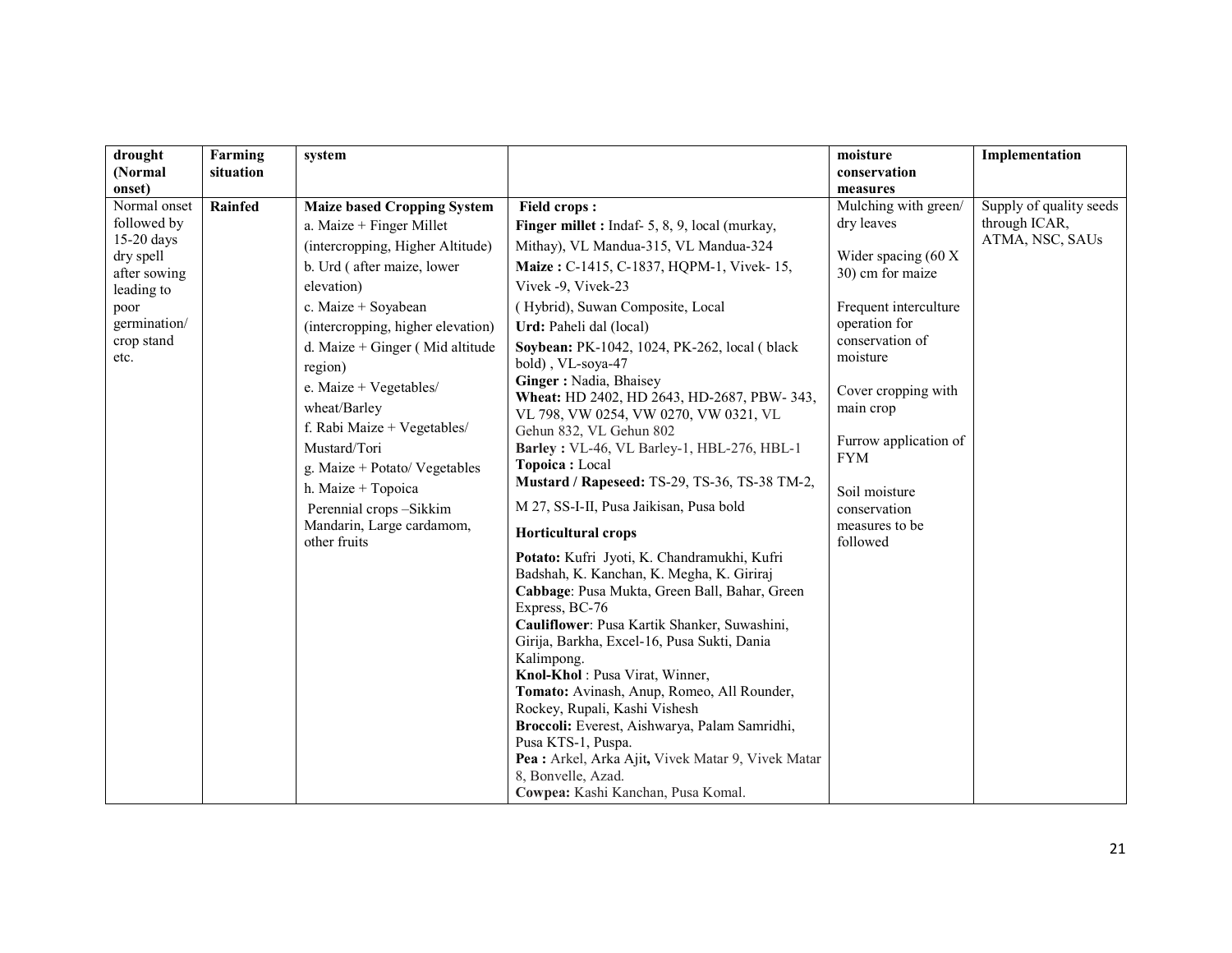|                                                                                                                                         | Carrot: Pusa Asita, Pusa Pudhira.<br>Okra: VL Bhindi 1, Kashi Mangali, Kashi Vibhuti,<br>Kashi Pragati, Kashi Satdhari.<br>Brinjal: Pusa Sheetal, Pusa Shyamal, Pusa<br>Bhairav, Kashi Taru, PPL, PPR.<br>French bean: Arka Komal, Arka Sunidhi, VL Lata<br>Bean 17, VL Lata Bean 12.<br>Bottle Gourd: Pusa Naveen, Pusa Summer Prolific<br>Long.<br>Turmeric: Lakadong, Megha Turmeric-1<br>Citrus: Sikkim Mandarin<br>Large Cardamom: Ramsay, Sawaney, Golsey,<br>Varlangey | Early sowing of<br>winter vegetables/<br>field crops<br>Water harvesting in<br>Jalkund for life<br>saving irrigation |  |
|-----------------------------------------------------------------------------------------------------------------------------------------|-------------------------------------------------------------------------------------------------------------------------------------------------------------------------------------------------------------------------------------------------------------------------------------------------------------------------------------------------------------------------------------------------------------------------------------------------------------------------------|----------------------------------------------------------------------------------------------------------------------|--|
| Paddy based cropping System<br>Paddy<br>a.<br>Paddy + Black Gram<br>b.<br>(black gram in bund)<br>$Paddy + soybean (in$<br>c.<br>bunds) | Paddy- Sughandha-2, PD-10, KRH-2; Local<br>Attay, basmati Krishna bhog, japani<br><b>Black gram:</b> local                                                                                                                                                                                                                                                                                                                                                                    |                                                                                                                      |  |

| Condition           |                      |                             |                 | <b>Suggested Contingency measures</b> |                   |
|---------------------|----------------------|-----------------------------|-----------------|---------------------------------------|-------------------|
|                     |                      |                             |                 |                                       |                   |
| Mid season          | <b>Major Farming</b> | <b>Normal Crop/cropping</b> | Crop management | Soil nutrient &                       | <b>Remarks</b> on |
| drought (long dry   | situation            | system                      |                 | moisture                              | Implementation    |
| spell consecutive 2 |                      |                             |                 | conservation                          |                   |
| weeks rainless,     |                      |                             |                 | measures                              |                   |
| $($ > 2.5mm) period |                      |                             |                 |                                       |                   |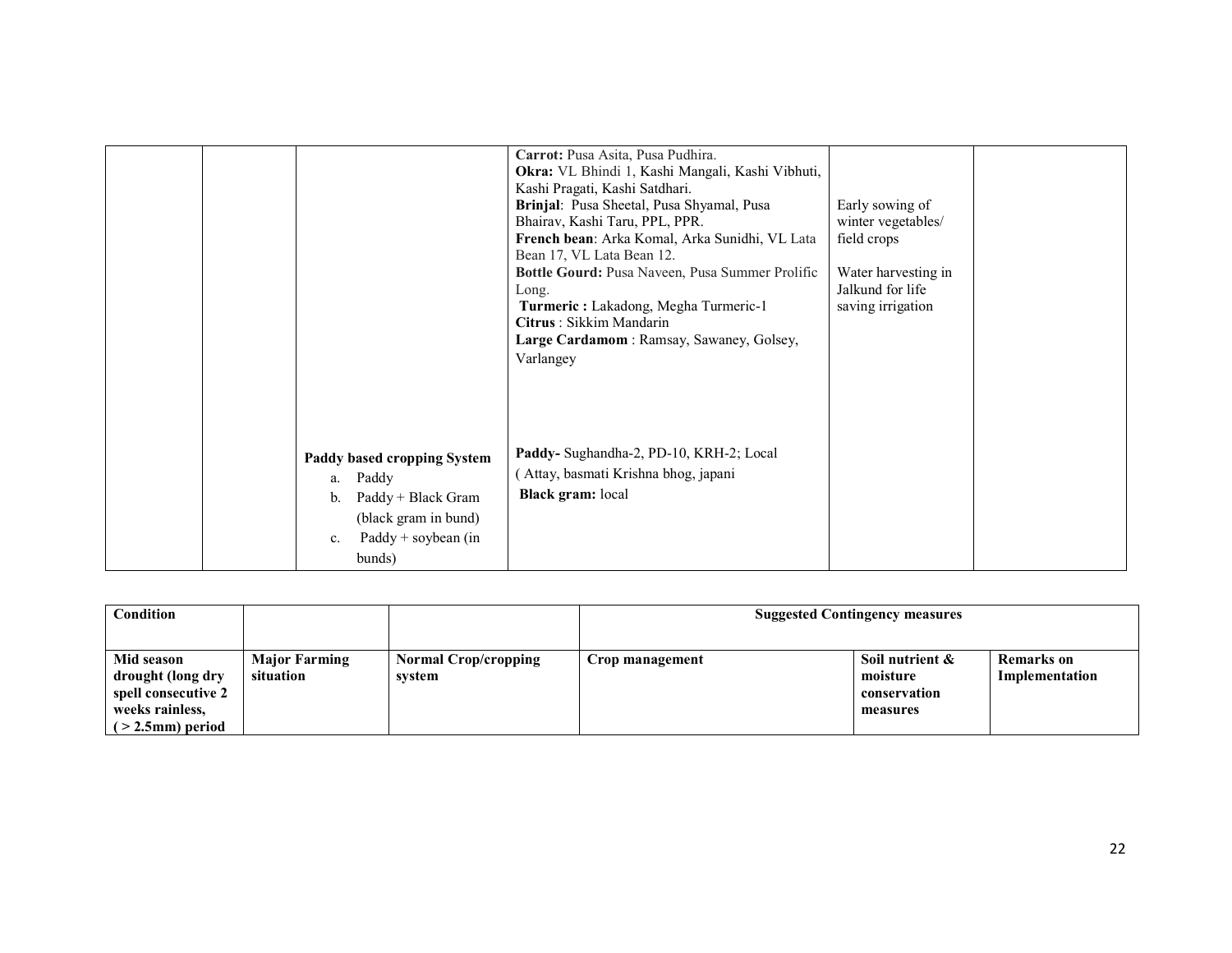| green/ dry leaves<br>seeds through ICAR,<br>At vegetative stage<br>Finger millet : Indaf- 5, 8, 9, local<br><b>System</b><br>ATMA, NSC, SAUs<br>a. Maize $+$ Finger Millet<br>(murkay, Mithay), VL Mandua-315, VL<br>Wider spacing (60<br>Mandua-324<br>(intercropping, Higher)<br>X 30) cm for maize<br>Altitude)<br>Maize: C-1415, C-1837, HQPM-1, Vivek-<br>b. Urd (after maize, lower<br>15, Vivek -9, Vivek-23<br>Frequent<br>interculture<br>(Hybrid), Suwan Composite, Local<br>elevation)<br>operation for<br>c. Maize + Soyabean<br>Urd: Paheli dal (local)<br>conservation of<br>Soybean: PK-1042, 1024, PK-262, local (<br>(intercropping, higher)<br>moisture<br>black bold), VL-soya-47<br>elevation)<br>Ginger: Nadia, Bhaisey<br>d. Maize + Ginger (Mid<br>Life saving<br>Wheat: HD 2402, HD 2643, HD-2687,<br>irrigation<br>altitude region)<br>PBW-343, VL 798, VW 0254, VW 0270,<br>e. Maize + Vegetables/<br>VW 0321, VL Gehun 832, VL Gehun 802<br>Cover cropping | Rainfed | <b>Maize based Cropping</b> | <b>Field crops:</b> | Mulching with | Supply of quality |
|---------------------------------------------------------------------------------------------------------------------------------------------------------------------------------------------------------------------------------------------------------------------------------------------------------------------------------------------------------------------------------------------------------------------------------------------------------------------------------------------------------------------------------------------------------------------------------------------------------------------------------------------------------------------------------------------------------------------------------------------------------------------------------------------------------------------------------------------------------------------------------------------------------------------------------------------------------------------------------------|---------|-----------------------------|---------------------|---------------|-------------------|
|                                                                                                                                                                                                                                                                                                                                                                                                                                                                                                                                                                                                                                                                                                                                                                                                                                                                                                                                                                                       |         |                             |                     |               |                   |
|                                                                                                                                                                                                                                                                                                                                                                                                                                                                                                                                                                                                                                                                                                                                                                                                                                                                                                                                                                                       |         |                             |                     |               |                   |
|                                                                                                                                                                                                                                                                                                                                                                                                                                                                                                                                                                                                                                                                                                                                                                                                                                                                                                                                                                                       |         |                             |                     |               |                   |
|                                                                                                                                                                                                                                                                                                                                                                                                                                                                                                                                                                                                                                                                                                                                                                                                                                                                                                                                                                                       |         |                             |                     |               |                   |
|                                                                                                                                                                                                                                                                                                                                                                                                                                                                                                                                                                                                                                                                                                                                                                                                                                                                                                                                                                                       |         |                             |                     |               |                   |
|                                                                                                                                                                                                                                                                                                                                                                                                                                                                                                                                                                                                                                                                                                                                                                                                                                                                                                                                                                                       |         |                             |                     |               |                   |
|                                                                                                                                                                                                                                                                                                                                                                                                                                                                                                                                                                                                                                                                                                                                                                                                                                                                                                                                                                                       |         |                             |                     |               |                   |
|                                                                                                                                                                                                                                                                                                                                                                                                                                                                                                                                                                                                                                                                                                                                                                                                                                                                                                                                                                                       |         |                             |                     |               |                   |
|                                                                                                                                                                                                                                                                                                                                                                                                                                                                                                                                                                                                                                                                                                                                                                                                                                                                                                                                                                                       |         |                             |                     |               |                   |
|                                                                                                                                                                                                                                                                                                                                                                                                                                                                                                                                                                                                                                                                                                                                                                                                                                                                                                                                                                                       |         |                             |                     |               |                   |
|                                                                                                                                                                                                                                                                                                                                                                                                                                                                                                                                                                                                                                                                                                                                                                                                                                                                                                                                                                                       |         |                             |                     |               |                   |
|                                                                                                                                                                                                                                                                                                                                                                                                                                                                                                                                                                                                                                                                                                                                                                                                                                                                                                                                                                                       |         |                             |                     |               |                   |
| wheat/Barley<br>Barley: VL-46, VL Barley-1, HBL-276,<br>with main crop                                                                                                                                                                                                                                                                                                                                                                                                                                                                                                                                                                                                                                                                                                                                                                                                                                                                                                                |         |                             |                     |               |                   |
| $HBL-1$<br>f. Rabi Maize + Vegetables/                                                                                                                                                                                                                                                                                                                                                                                                                                                                                                                                                                                                                                                                                                                                                                                                                                                                                                                                                |         |                             |                     |               |                   |
| Topoica: Local<br>Mustard/Tori<br>Furrow application<br>Mustard / Rapeseed: TS-29, TS-36, TS-38                                                                                                                                                                                                                                                                                                                                                                                                                                                                                                                                                                                                                                                                                                                                                                                                                                                                                       |         |                             |                     |               |                   |
| of FYM<br>g. Maize + Potato/                                                                                                                                                                                                                                                                                                                                                                                                                                                                                                                                                                                                                                                                                                                                                                                                                                                                                                                                                          |         |                             |                     |               |                   |
| TM-2, M 27, SS-I-II, Pusa Jaikisan, Pusa<br>Vegetables<br>Soil moisture                                                                                                                                                                                                                                                                                                                                                                                                                                                                                                                                                                                                                                                                                                                                                                                                                                                                                                               |         |                             |                     |               |                   |
| h. Maize + Topoica<br>bold<br>conservation                                                                                                                                                                                                                                                                                                                                                                                                                                                                                                                                                                                                                                                                                                                                                                                                                                                                                                                                            |         |                             |                     |               |                   |
| Perennial crops-Sikkim<br>measures to be<br><b>Horticultural crops</b>                                                                                                                                                                                                                                                                                                                                                                                                                                                                                                                                                                                                                                                                                                                                                                                                                                                                                                                |         |                             |                     |               |                   |
| Mandarin, Large cardamom,<br>followed<br>Potato: Kufri Jyoti, K. Chandramukhi,<br>other fruits                                                                                                                                                                                                                                                                                                                                                                                                                                                                                                                                                                                                                                                                                                                                                                                                                                                                                        |         |                             |                     |               |                   |
| Kufri Badshah, K. Kanchan, K. Megha, K.                                                                                                                                                                                                                                                                                                                                                                                                                                                                                                                                                                                                                                                                                                                                                                                                                                                                                                                                               |         |                             |                     |               |                   |
| Giriraj<br>Early sowing of                                                                                                                                                                                                                                                                                                                                                                                                                                                                                                                                                                                                                                                                                                                                                                                                                                                                                                                                                            |         |                             |                     |               |                   |
| Cabbage: Pusa Mukta, Green Ball, Bahar,<br>winter vegetables/                                                                                                                                                                                                                                                                                                                                                                                                                                                                                                                                                                                                                                                                                                                                                                                                                                                                                                                         |         |                             |                     |               |                   |
| Green Express, BC-76<br>field crops<br>Cauliflower: Pusa Kartik Shanker,                                                                                                                                                                                                                                                                                                                                                                                                                                                                                                                                                                                                                                                                                                                                                                                                                                                                                                              |         |                             |                     |               |                   |
| Suwashini, Girija, Barkha, Excel-16, Pusa                                                                                                                                                                                                                                                                                                                                                                                                                                                                                                                                                                                                                                                                                                                                                                                                                                                                                                                                             |         |                             |                     |               |                   |
| Water harvesting in<br>Sukti, Dania Kalimpong.<br>Jalkund for life                                                                                                                                                                                                                                                                                                                                                                                                                                                                                                                                                                                                                                                                                                                                                                                                                                                                                                                    |         |                             |                     |               |                   |
| Knol-Khol: Pusa Virat, Winner,<br>saving irrigation                                                                                                                                                                                                                                                                                                                                                                                                                                                                                                                                                                                                                                                                                                                                                                                                                                                                                                                                   |         |                             |                     |               |                   |
| Tomato: Avinash, Anup, Romeo, All                                                                                                                                                                                                                                                                                                                                                                                                                                                                                                                                                                                                                                                                                                                                                                                                                                                                                                                                                     |         |                             |                     |               |                   |
| Rounder, Rockey, Rupali, Kashi Vishesh                                                                                                                                                                                                                                                                                                                                                                                                                                                                                                                                                                                                                                                                                                                                                                                                                                                                                                                                                |         |                             |                     |               |                   |
| Broccoli: Everest, Aishwarya, Palam<br>Samridhi, Pusa KTS-1, Puspa.                                                                                                                                                                                                                                                                                                                                                                                                                                                                                                                                                                                                                                                                                                                                                                                                                                                                                                                   |         |                             |                     |               |                   |
| Pea : Arkel, Arka Ajit, Vivek Matar 9,                                                                                                                                                                                                                                                                                                                                                                                                                                                                                                                                                                                                                                                                                                                                                                                                                                                                                                                                                |         |                             |                     |               |                   |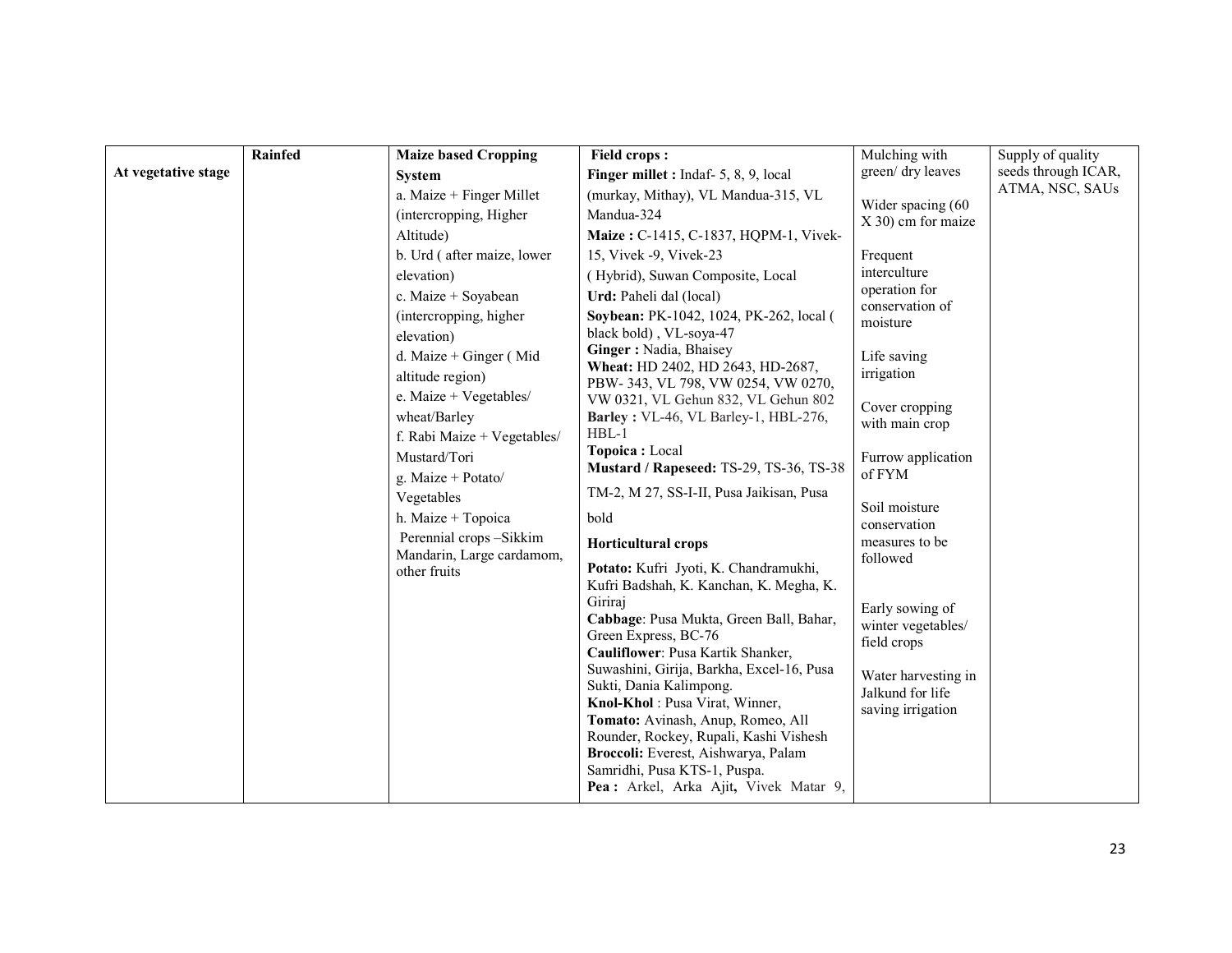|  |                                | Vivek Matar 8, Bonvelle, Azad.            |  |
|--|--------------------------------|-------------------------------------------|--|
|  |                                | Cowpea: Kashi Kanchan, Pusa Komal.        |  |
|  |                                | Carrot: Pusa Asita, Pusa Pudhira.         |  |
|  |                                | Okra: VL Bhindi 1, Kashi Mangali, Kashi   |  |
|  |                                | Vibhuti, Kashi Pragati, Kashi Satdhari.   |  |
|  |                                | Brinjal: Pusa Sheetal, Pusa Shyamal, Pusa |  |
|  |                                | Bhairav, Kashi Taru, PPL, PPR.            |  |
|  |                                | French bean: Arka Komal, Arka Sunidhi,    |  |
|  |                                | VL Lata Bean 17, VL Lata Bean 12.         |  |
|  |                                | Bottle Gourd: Pusa Naveen, Pusa Summer    |  |
|  |                                | Prolific Long.                            |  |
|  |                                | Turmeric: Lakadong, Megha Turmeric-1      |  |
|  |                                | Citrus: Sikkim Mandarin                   |  |
|  |                                | Large Cardamom: Ramsay, Sawaney,          |  |
|  |                                | Golsey, Varlangey                         |  |
|  |                                |                                           |  |
|  |                                | Paddy- Sughandha-2, PD-10, KRH-2;         |  |
|  |                                | Local                                     |  |
|  |                                | (Attay, basmati Krishna bhog, japani      |  |
|  |                                | <b>Black gram:</b> local                  |  |
|  |                                |                                           |  |
|  | Paddy based cropping           |                                           |  |
|  | <b>System</b>                  |                                           |  |
|  | Paddy<br>a.                    |                                           |  |
|  | Paddy + Black<br>$b_{\cdot}$   |                                           |  |
|  | Gram (black gram in            |                                           |  |
|  | bund)                          |                                           |  |
|  |                                |                                           |  |
|  | Paddy + soybean<br>$c_{\cdot}$ |                                           |  |
|  | (in bunds)                     |                                           |  |
|  |                                |                                           |  |

| Condition                           |                               |                             | <b>Suggested Contingency measures</b> |                                                      |                              |
|-------------------------------------|-------------------------------|-----------------------------|---------------------------------------|------------------------------------------------------|------------------------------|
| Mid season<br>drought<br>(long dry) | Maior<br>Farming<br>situation | Normal Crop/cropping system | C <b>rop management</b>               | Soil nutrient &<br>moisture conservation<br>measures | Remarks on<br>Implementation |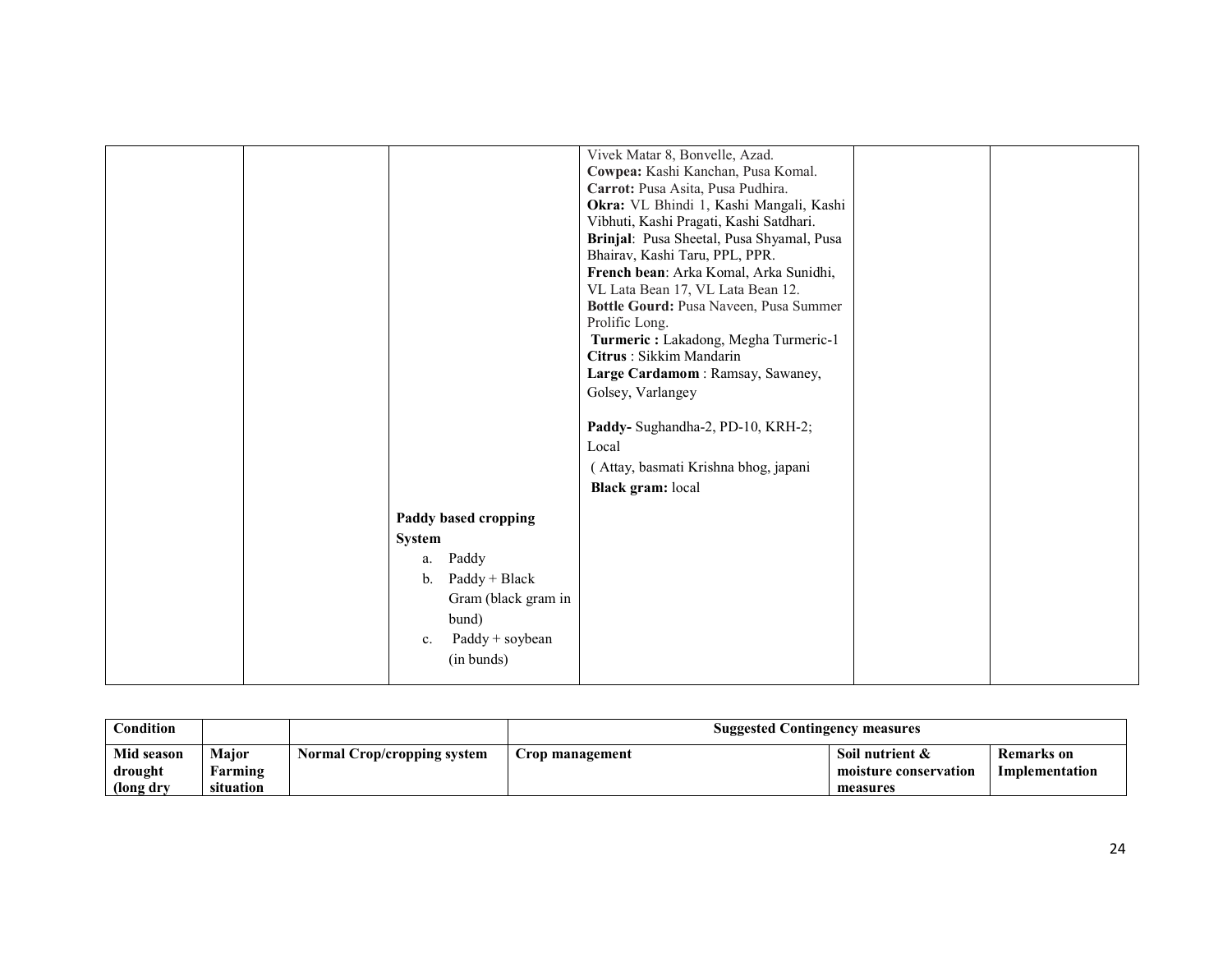| spell)                          |         |                                                                                                                                                                                                                                                                                                                                                                                                                                                                                   |                                                                                                      |                                                                                                                                                                                                                                                                   |                                                                |
|---------------------------------|---------|-----------------------------------------------------------------------------------------------------------------------------------------------------------------------------------------------------------------------------------------------------------------------------------------------------------------------------------------------------------------------------------------------------------------------------------------------------------------------------------|------------------------------------------------------------------------------------------------------|-------------------------------------------------------------------------------------------------------------------------------------------------------------------------------------------------------------------------------------------------------------------|----------------------------------------------------------------|
| At flowering/<br>fruiting stage | Rainfed | <b>Maize based Cropping System</b><br>a. Maize $+$ Finger Millet<br>(intercropping, Higher Altitude)<br>b. Urd (after maize, lower<br>elevation)<br>c. Maize + Soyabean<br>(intercropping, higher elevation)<br>d. Maize + Ginger (Mid altitude<br>region)<br>e. Maize + Vegetables/<br>wheat/Barley<br>f. Rabi Maize + Vegetables/<br>Mustard/Tori<br>g. Maize + Potato/ Vegetables<br>h. Maize + Topoica<br>Perennial crops-Sikkim<br>Mandarin, Large cardamom, other<br>fruits | Wider spacing $(60 X 30)$ cm for maize<br>Furrow application of FYM<br>Cover cropping with main crop | Mulching with green/<br>dry leaves<br>Frequent interculture<br>operation for<br>conservation of<br>moisture<br>Life saving irrigation<br>Soil moisture<br>conservation measures<br>to be followed<br>Water harvesting in<br>Jalkund for life saving<br>irrigation | Supply of quality<br>seeds through<br>ICAR, ATMA,<br>NSC, SAUs |
|                                 |         | Paddy based cropping System<br>Paddy<br>a.<br>Paddy + Black Gram<br>b.<br>(black gram in bund)<br>Paddy + soybean (in<br>$\mathbf{c}$ .<br>bunds)                                                                                                                                                                                                                                                                                                                                 |                                                                                                      |                                                                                                                                                                                                                                                                   |                                                                |

| $\mathbf{Condition}$<br><b>Suggested Contingency measures</b> |                                      |                             |                 |                    |                              |
|---------------------------------------------------------------|--------------------------------------|-----------------------------|-----------------|--------------------|------------------------------|
| <b>Terminal</b><br>drought<br>(early                          | <b>Major</b><br>farming<br>situation | Normal Crop/cropping system | Crop management | Rabi Crop Planning | Remarks on<br>Implementation |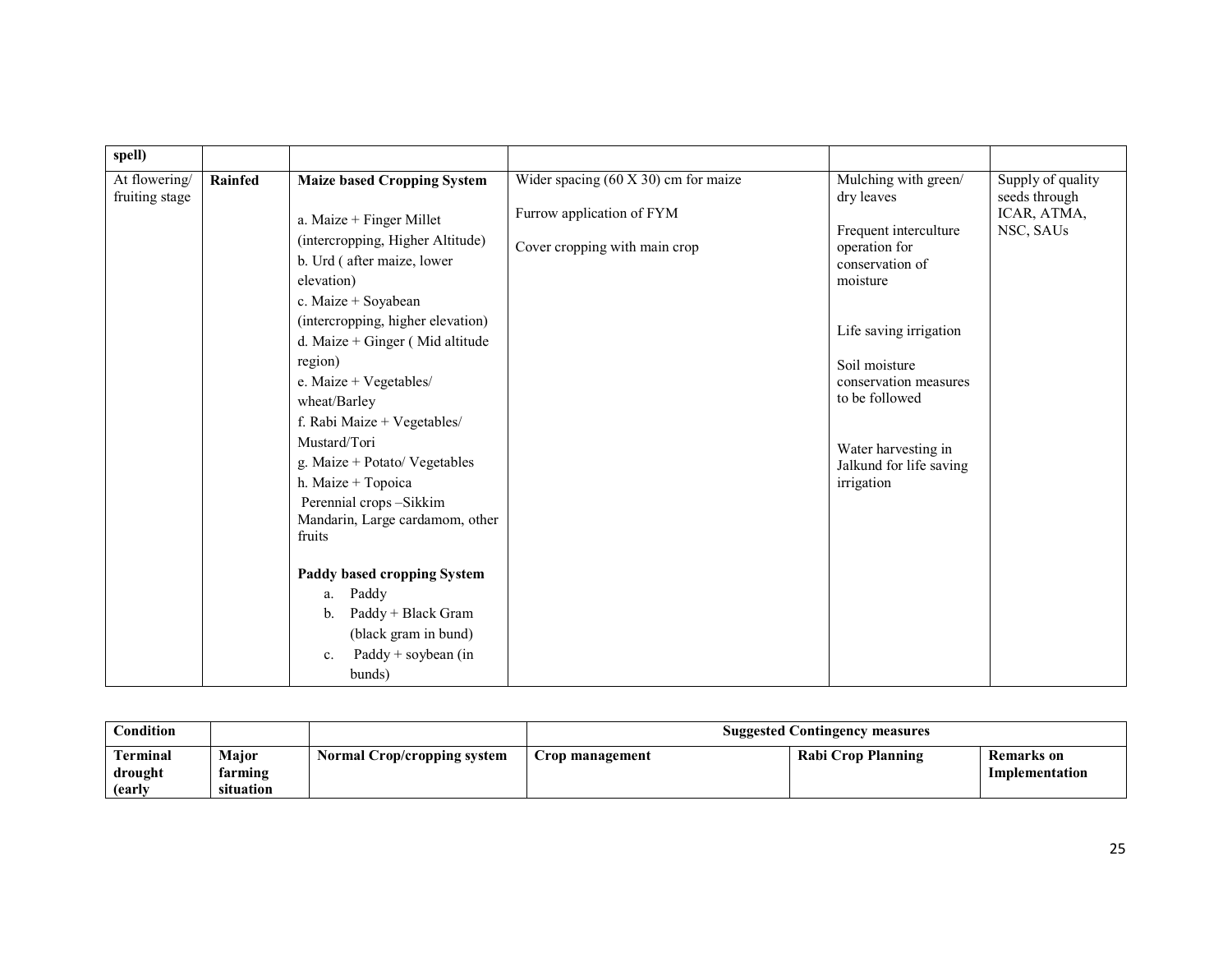| withdrawal of<br>Monsoon) |         |                                                                                                                                         |                                                                       |                                                    |                                          |
|---------------------------|---------|-----------------------------------------------------------------------------------------------------------------------------------------|-----------------------------------------------------------------------|----------------------------------------------------|------------------------------------------|
| At vegetative             | Rainfed | <b>Maize based Cropping System</b><br>a. Maize $+$ Finger Millet                                                                        | Mulching with green/ dry leaves                                       | Sowing of mustard during<br>September in dry field | Supply of quality<br>seeds through ICAR, |
| stage                     |         | (intercropping, Higher Altitude)<br>b. Urd (after maize, lower                                                                          | Wider spacing $(60 \times 30)$ cm for maize<br>Life saving irrigation |                                                    | ATMA, NSC, SAUs                          |
|                           |         | elevation)<br>c. Maize + Soyabean<br>(intercropping, higher elevation)                                                                  | Cover cropping with main crop<br>Furrow application of FYM            |                                                    |                                          |
|                           |         | d. Maize + Ginger (Mid altitude<br>region)                                                                                              | Soil moisture conservation measures to be<br>followed                 |                                                    |                                          |
|                           |         | e. Maize + Vegetables/<br>wheat/Barley<br>f. Rabi Maize + Vegetables/                                                                   | Frequent interculture operation for<br>conservation of moisture       |                                                    |                                          |
|                           |         | Mustard/Tori<br>g. Maize + Potato/ Vegetables<br>h. Maize + Topoica                                                                     | Water harvesting in Jalkund for life<br>saving irrigation             |                                                    |                                          |
|                           |         | Perennial crops-Sikkim<br>Mandarin, Large cardamom, other<br>fruits                                                                     |                                                                       |                                                    |                                          |
|                           |         | Paddy based cropping System<br>Paddy<br>a.<br>Paddy + Black Gram<br>$\mathbf{b}$ .<br>(black gram in bund)<br>Paddy + soybean (in<br>c. |                                                                       |                                                    |                                          |
|                           |         | bunds)                                                                                                                                  |                                                                       |                                                    |                                          |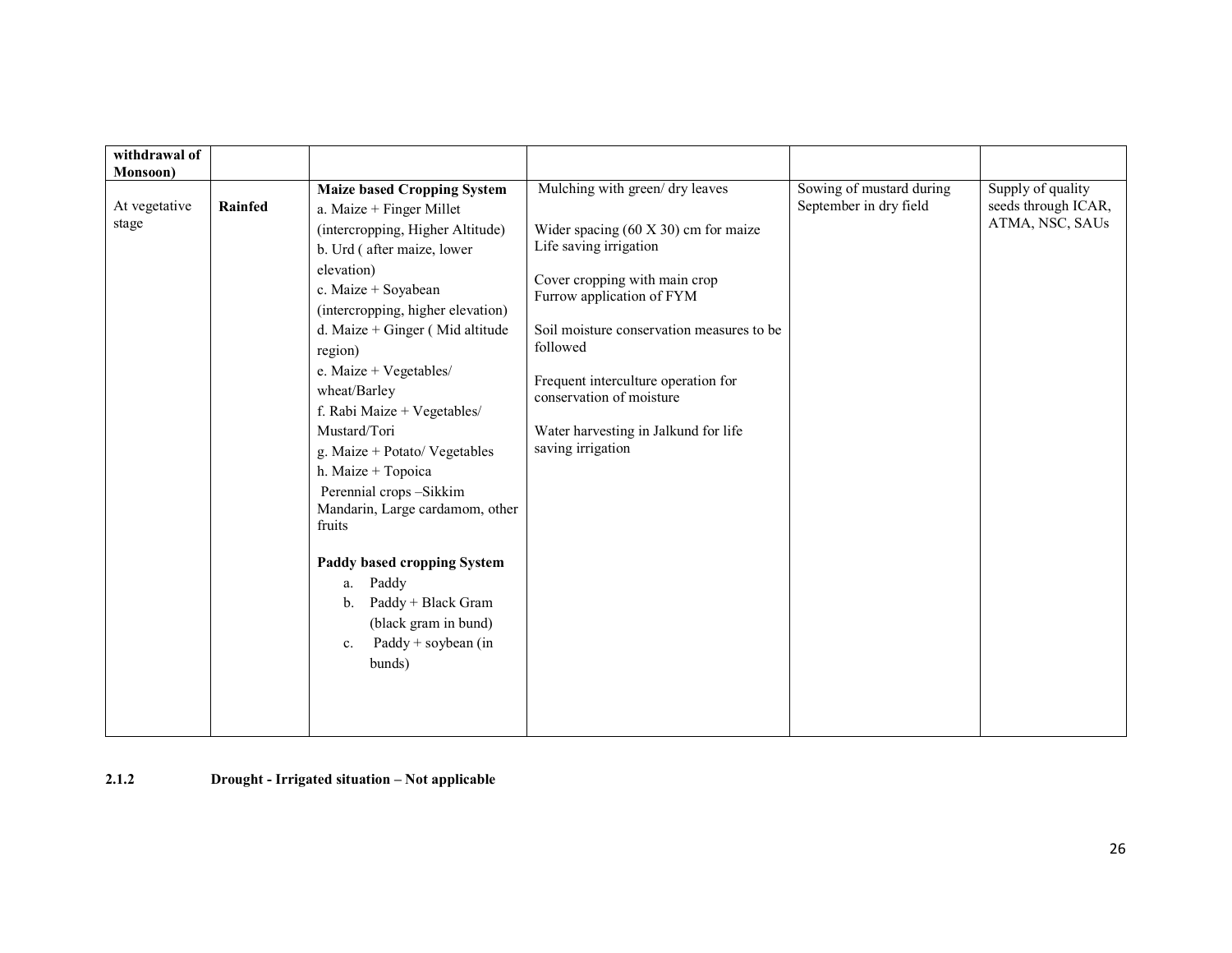| <b>Condition</b>                                                                                                                                                                                                |                                   |                                       | <b>Suggested Contingency measures</b> |                           |                                     |
|-----------------------------------------------------------------------------------------------------------------------------------------------------------------------------------------------------------------|-----------------------------------|---------------------------------------|---------------------------------------|---------------------------|-------------------------------------|
|                                                                                                                                                                                                                 | <b>Major Farming</b><br>situation | <b>Normal Crop/cropping</b><br>system | Change in crop/cropping<br>system     | <b>Agronomic measures</b> | <b>Remarks</b> on<br>Implementation |
| <b>Delayed release</b><br>of water in<br>canals due to<br>low rainfall                                                                                                                                          | Paddy field                       | Paddy (sub merged condition)          |                                       | SRI                       |                                     |
| <b>Limited release</b><br>of water in<br>canals due to<br>low rainfall<br>Non release of<br>water in canals<br>under delayed<br>onset of<br>monsoon in<br>catchment<br><b>Lack of inflows</b><br>into tanks due | Not applicabl                     |                                       |                                       |                           |                                     |
| to insufficient<br>/delayed onset<br>of monsoon<br><b>Insufficient</b><br>groundwater<br>recharge due to<br>low rainfall                                                                                        |                                   |                                       |                                       |                           |                                     |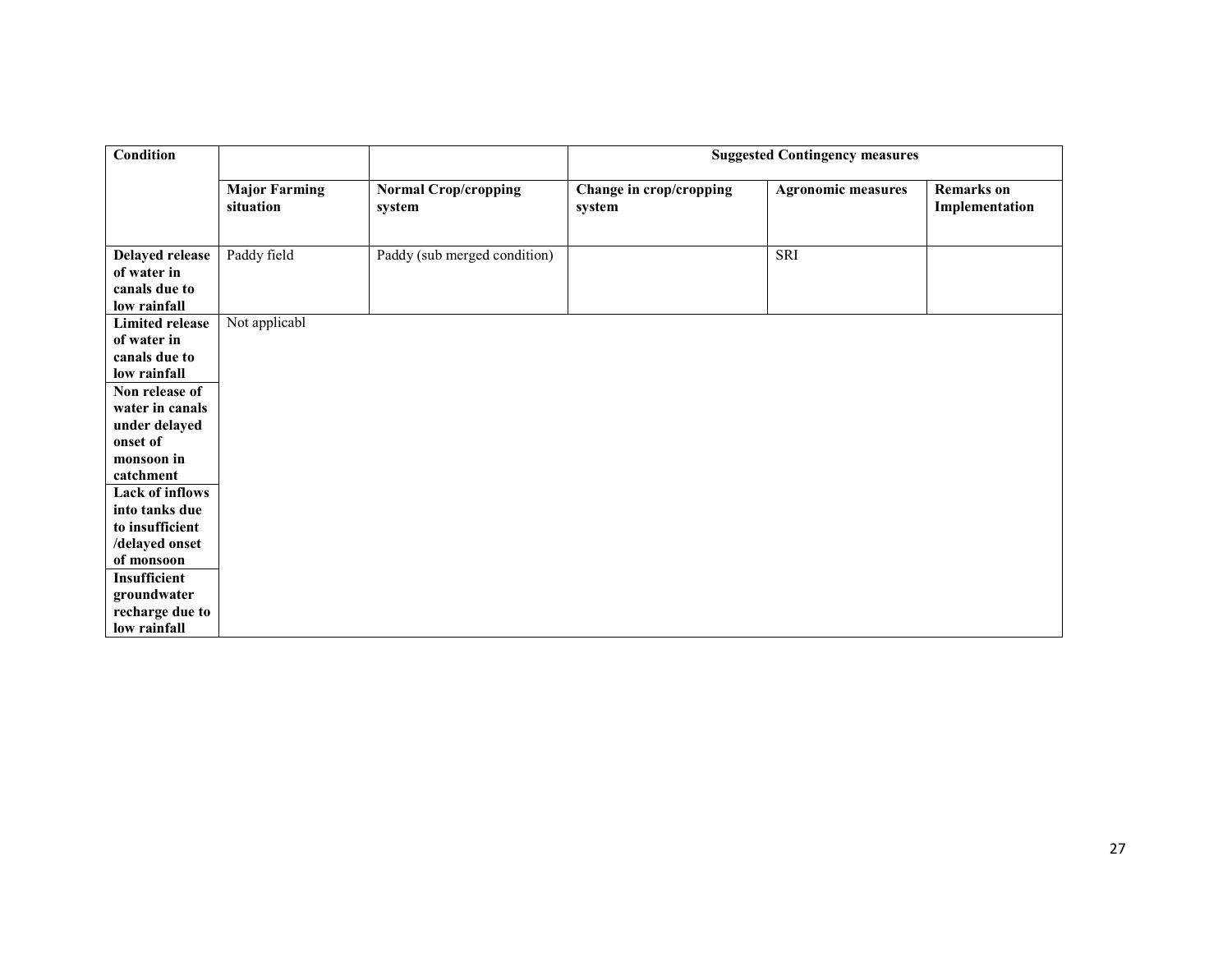2.2 Unusual rains (untimely, unseasonal etc) (for both rainfed and irrigated situations)

| Condition                                                               | <b>Suggested contingency measure</b>                                      |                                                      |                                                                   |                                                                        |  |  |
|-------------------------------------------------------------------------|---------------------------------------------------------------------------|------------------------------------------------------|-------------------------------------------------------------------|------------------------------------------------------------------------|--|--|
| Continuous high rainfall in a<br>short span leading to water<br>logging | <b>Vegetative stage</b>                                                   | <b>Flowering stage</b>                               | Crop maturity stage                                               | Post harvest                                                           |  |  |
| Maize                                                                   | Ridge planting, proper<br>drainage                                        | Provide drainage                                     | Drain out water,<br>Harvesting at physiological<br>maturity stage | Shift to safer and dry place                                           |  |  |
| Soyabean                                                                | Ridge planting, proper<br>drainage                                        | Provide drainage                                     | Drain out water                                                   | Shift to safe place, dry in shade<br>and turn frequently               |  |  |
| Blackgram                                                               | Provide drainage                                                          | Provide drainage                                     | Drain out water                                                   | Safe storage in dry place, protect<br>against storage pest and disease |  |  |
| Paddy                                                                   | Drain out excess water                                                    | Drain out excess water                               | Drain out excess water                                            | Dry and safe storage, protect<br>against storage pest and disease      |  |  |
| Rape seed & mustard                                                     | Ridge planting, proper<br>drainage                                        | Provide drainage                                     |                                                                   | Dry and store in air tight<br>condition                                |  |  |
| Finger millet                                                           | Drain out excess water                                                    | Drain out excess water                               | Drain out excess water                                            | Shift to safer and dry place                                           |  |  |
| Horticulture                                                            |                                                                           |                                                      |                                                                   |                                                                        |  |  |
| Orange $&$ other fruits                                                 | Provide drainage, protection<br>from fungal diseases                      | Provide drainage, protection<br>from fungal diseases | Drainage, protection from fungal<br>diseases                      | Store in shady and dry place,<br>quick marketing                       |  |  |
| Ginger                                                                  | Ridge planting, drainage,<br>protection from fungal<br>diseases           | Proper drainage                                      | Drainage,                                                         | Dry and safe storage at optimum<br>temperature                         |  |  |
| Cardamom                                                                | protection from fungal<br>diseases                                        | protection from fungal<br>diseases                   | protection from fungal diseases                                   | Quick drying and safe storage                                          |  |  |
| Vegetables                                                              | Ridge planting, provide<br>drainage and protection from<br>fungal disease | Provide drainage                                     | Drainage                                                          | Dry and shift to safer place<br>having optimum temperature             |  |  |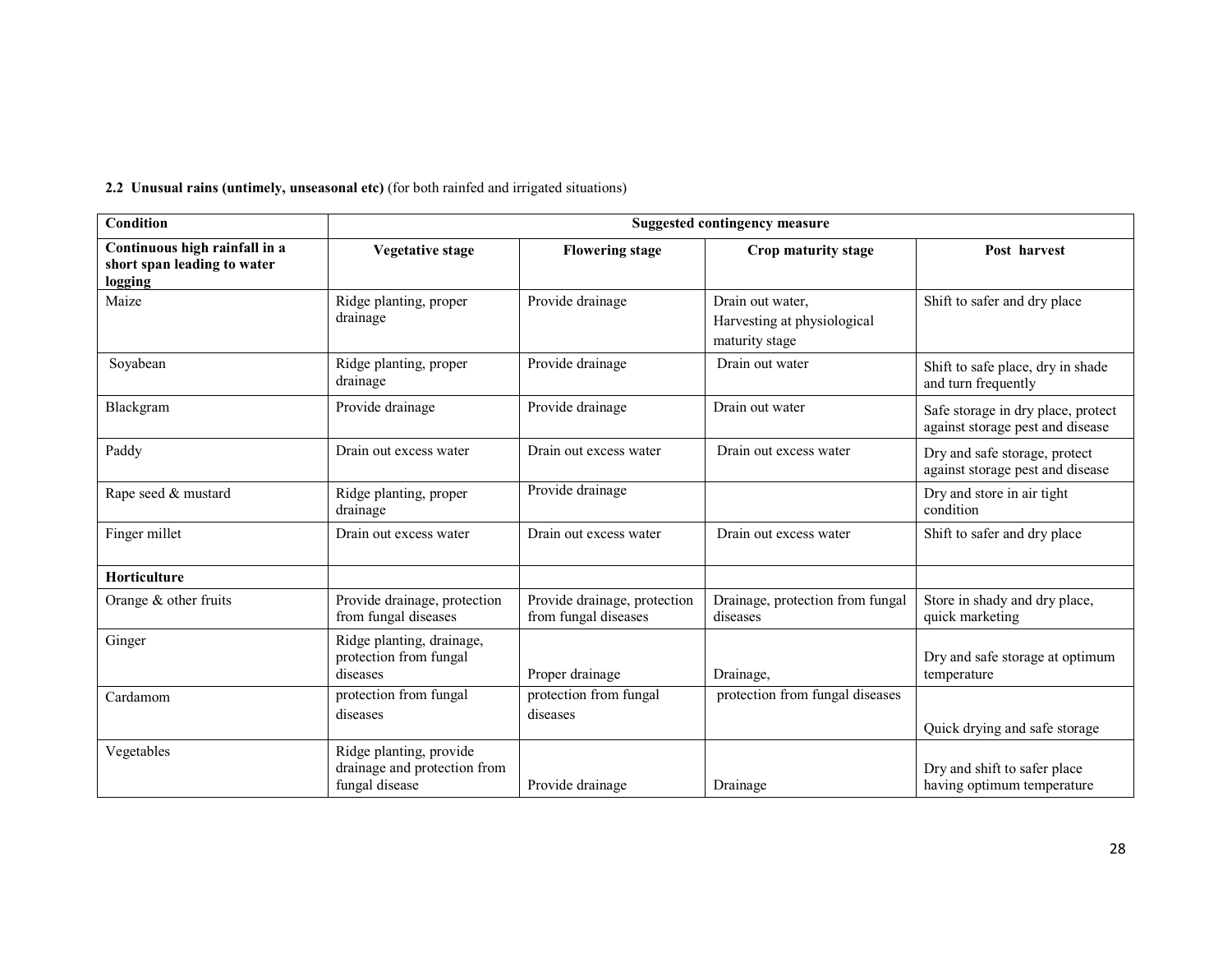| Heavy rainfall with high speed winds in a short span <sup>2</sup> |                                                      |                                            |                  |                                                               |
|-------------------------------------------------------------------|------------------------------------------------------|--------------------------------------------|------------------|---------------------------------------------------------------|
| Outbreak of pests and diseases due to unseasonal rains            |                                                      |                                            |                  |                                                               |
| Maize                                                             | Need based plant protection                          | Need based plant                           |                  | Safe storage, protection against                              |
| Finger millet                                                     | IPDM, disease resistant<br>varieties, IPM for pluses | protection, IPDM, IPM for<br>pluses        |                  | storage pest and diseases                                     |
| Rape & mustard                                                    |                                                      |                                            |                  |                                                               |
| Urd                                                               |                                                      |                                            |                  |                                                               |
| Soyabean                                                          |                                                      |                                            |                  |                                                               |
| Paddy                                                             |                                                      |                                            |                  |                                                               |
| <b>Horticulture</b>                                               |                                                      |                                            |                  |                                                               |
| Mandarin                                                          |                                                      | Need based plant protection<br><b>IPDM</b> |                  |                                                               |
| Other fruits                                                      | Need based plant protection<br><b>IPDM</b>           |                                            |                  | Safe storage, protection against<br>storage pest and diseases |
| Ginger                                                            | Need based plant protection                          | Need based plant protection                | Harvest the crop | Safe storage, protection against                              |
| Cardamon                                                          | <b>IPDM</b>                                          | <b>IPDM</b>                                |                  | storage pest and diseases                                     |
| Vegetables                                                        | Resistant varieties                                  | Bio control                                |                  |                                                               |
| Other spices                                                      |                                                      |                                            |                  |                                                               |
|                                                                   | Crop rotation                                        |                                            |                  |                                                               |
|                                                                   |                                                      |                                            |                  |                                                               |

### 2.3 Floods: Not experienced

| Condition                                      | Suggested contingency measure <sup>o</sup> |                  |                    |            |  |
|------------------------------------------------|--------------------------------------------|------------------|--------------------|------------|--|
| Transient water logging/ partial<br>inundation | Seedling / nursery stage                   | Vegetative stage | Reproductive stage | At harvest |  |
| Continuous submergence                         |                                            |                  |                    |            |  |
| for more than 2 days                           |                                            |                  |                    |            |  |
| Sea water intrusion                            |                                            |                  |                    |            |  |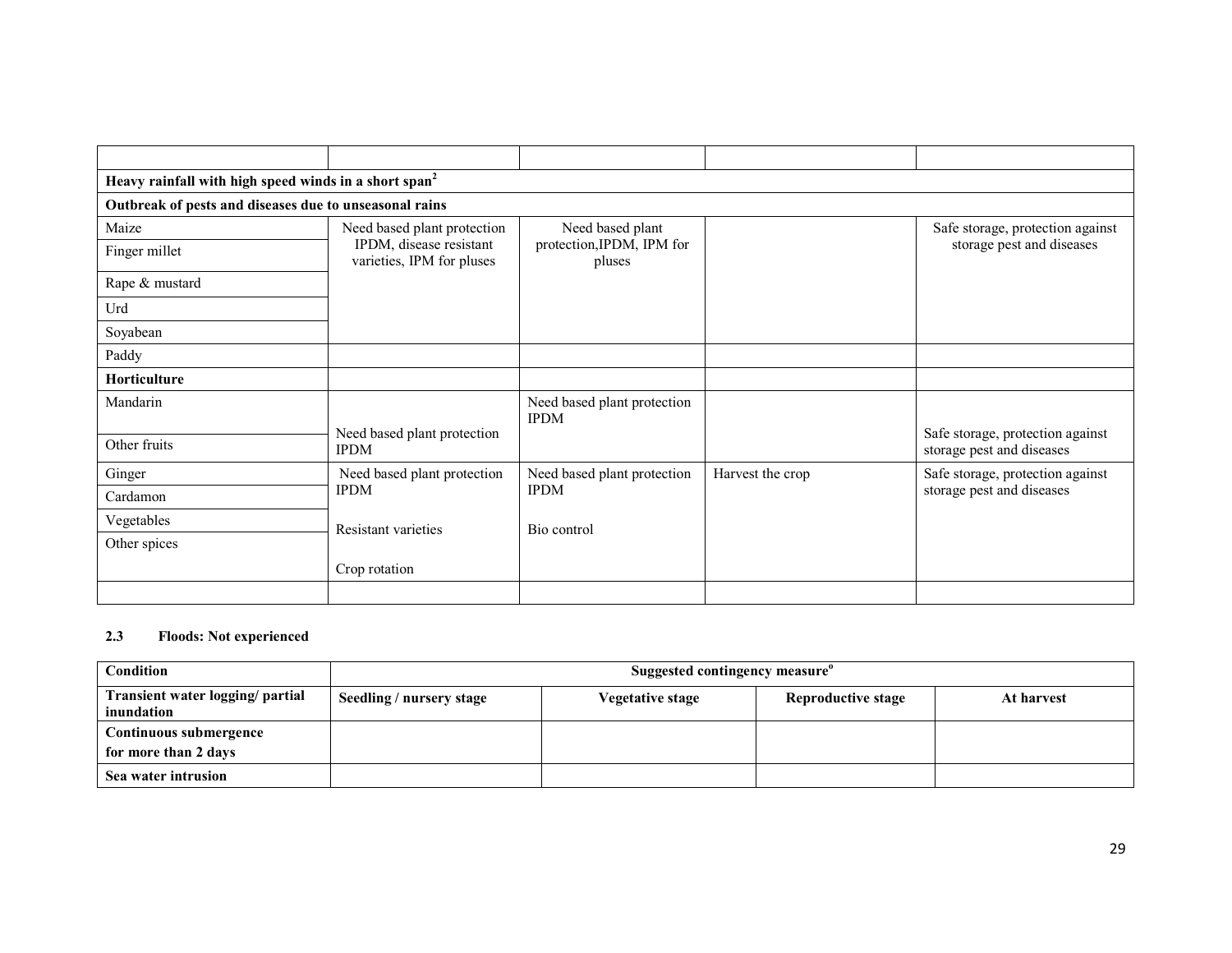### 2.4 Extreme events: Heat wave / Cold wave/Frost/ Hailstorm /Cyclone : Not experienced / encountered

| <b>Extreme event type</b> | Suggested contingency measure <sup>r</sup>                                |                                           |                                |                      |  |
|---------------------------|---------------------------------------------------------------------------|-------------------------------------------|--------------------------------|----------------------|--|
|                           | Seedling / nursery stage                                                  | <b>Vegetative stage</b>                   | <b>Reproductive stage</b>      | At harvest           |  |
| <b>Heat Wave</b>          |                                                                           |                                           |                                |                      |  |
| Cold wave                 |                                                                           |                                           |                                |                      |  |
| Mustard                   | Irrigation                                                                | Irrigation                                | Irrigation                     | Go for early harvest |  |
| Pea                       | Nursery should be raised inside well                                      | Replanting                                | Planting of trees (wind break) |                      |  |
| wheat                     | covered structure and about 50 percent<br>more seedlings should be raised | Planting of trees to act as wind<br>break |                                |                      |  |
| Finger millet             |                                                                           | Staking of plants                         |                                |                      |  |
| Soybean                   |                                                                           |                                           |                                |                      |  |
| <b>Horticulture</b>       |                                                                           |                                           |                                |                      |  |
| Cardamom                  | Irrigation                                                                | Irrigation                                | Irrigation                     | Go for early harvest |  |
| Orange                    | Nursery should be raised inside well                                      | Replanting                                | Planting of trees (wind break) |                      |  |
| Potato                    | covered structure and about 50 percent<br>more seedlings should be raised | Planting of trees to act as wind<br>break |                                |                      |  |
| Vegetables                |                                                                           | Staking of plants                         |                                |                      |  |
| Frost                     |                                                                           |                                           |                                |                      |  |
| Mustard                   | Irrigation                                                                | irrigation<br>irrigation                  | irrigation<br>irrigation       |                      |  |
| Finger millet             | Frost resistant varieties to be selected                                  | irrigation                                | irrigation                     |                      |  |
| Pea                       | Raised nursery                                                            |                                           |                                |                      |  |
| wheat                     |                                                                           |                                           |                                |                      |  |
| Urd                       | About 50% more seedlings to be raised                                     |                                           |                                |                      |  |
| Rape seed & mustard       |                                                                           |                                           |                                |                      |  |
| Horticulture              |                                                                           |                                           |                                |                      |  |
| Mandarin                  | Protected by shade net                                                    |                                           |                                |                      |  |
|                           | Irrigation                                                                | Irrigation                                |                                |                      |  |
| Other fruits              | Raised nursery                                                            | Replanting                                | Irrigation                     | Go for early harvest |  |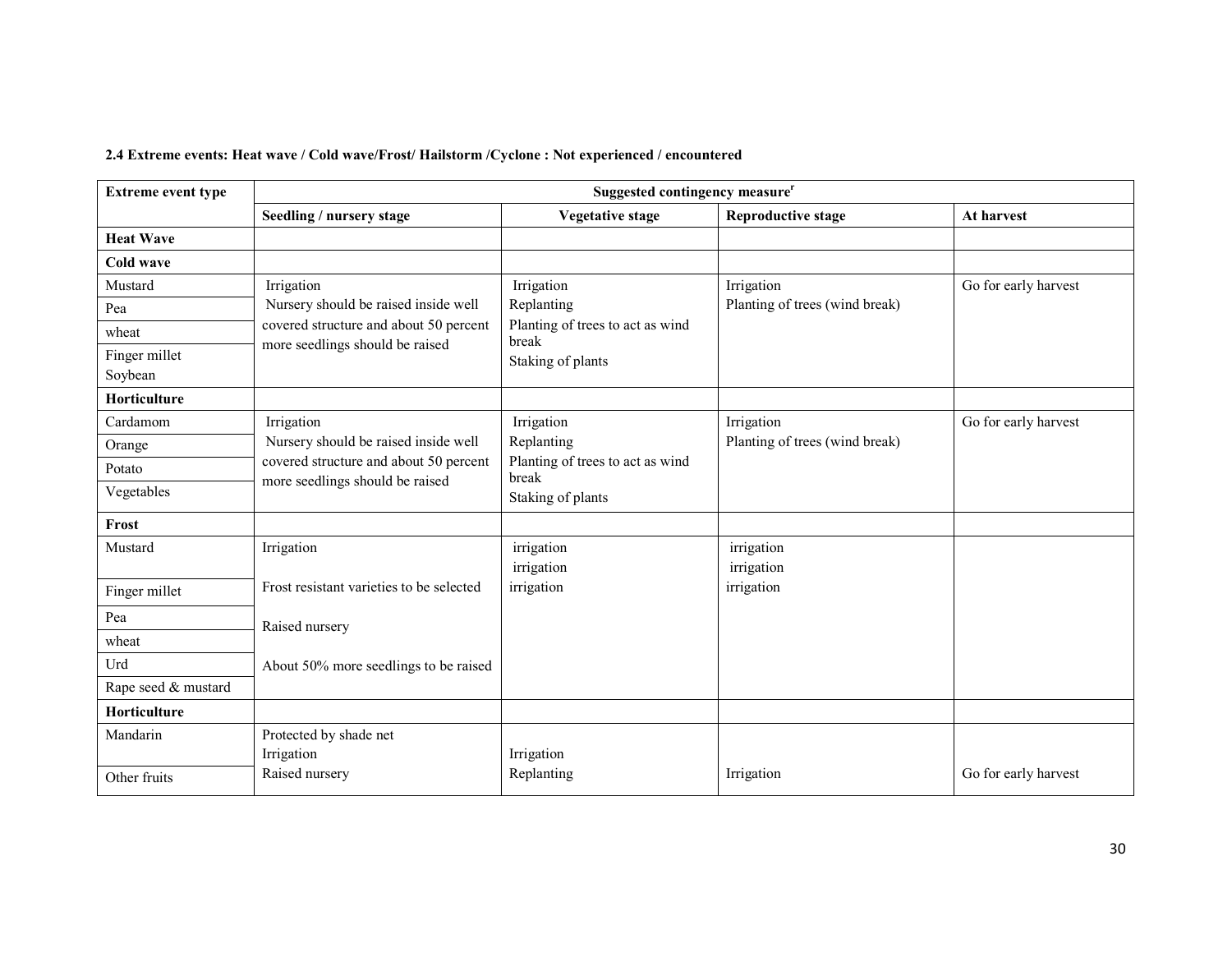|                  | More seedlings to be planted                                                            | Planting of trees to act as wind<br>break                      | Planting of trees (wind break) |                      |
|------------------|-----------------------------------------------------------------------------------------|----------------------------------------------------------------|--------------------------------|----------------------|
| Cardamom         | Protected by shade net and irrigation<br>Raised nursery<br>More seedlings to be planted | Staking of plants                                              |                                |                      |
| Potato           | Irrigation<br>Frost resistant variety                                                   |                                                                |                                |                      |
| Vegetables       | Protected in poly tunnel or poly house                                                  |                                                                |                                |                      |
| Other spices     | or<br>shade house<br>Raised nursery<br>Frost resistant variety                          |                                                                |                                |                      |
| <b>Hailstorm</b> |                                                                                         |                                                                |                                |                      |
| Maize            |                                                                                         |                                                                |                                | Go for early harvest |
| wheat            | Nursery should be raised inside well                                                    | Replanting                                                     | Planting of trees (wind break) |                      |
| Mustard          | covered structure and about 50 percent                                                  | Planting of trees to act as wind<br>break<br>Staking of plants |                                |                      |
| Urd              | more seedlings should be raised                                                         |                                                                |                                |                      |
| Rape & mustard   |                                                                                         |                                                                |                                |                      |
| Horticulture     |                                                                                         |                                                                |                                |                      |
| Vegetables       | Use Hailstrom net<br>Raised nursery<br>More seedlings to be planted                     | Replanting                                                     |                                |                      |
| Orange           | Use hailstorm net in nursery                                                            | Planting of trees to act as wind                               | Planting of trees (wind break) | Go for early harvest |
| Cardamom         | Use hailstorm net in nursery                                                            | break<br>Staking of plants                                     |                                |                      |
| Ginger           | Raised nursery<br>More seedlings to be planted                                          |                                                                |                                |                      |
| Spices           |                                                                                         |                                                                |                                |                      |
| Cyclone          |                                                                                         |                                                                |                                |                      |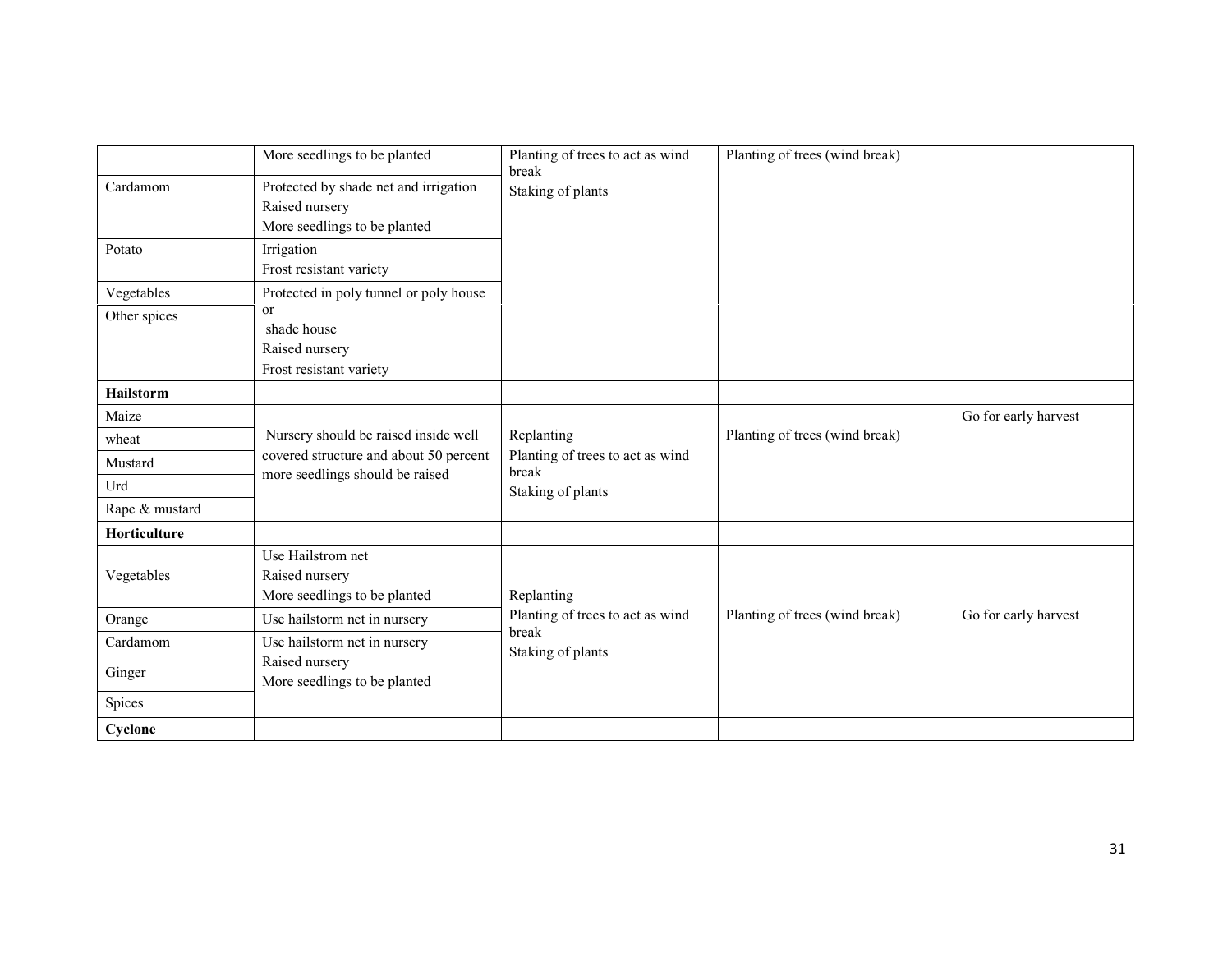#### 2.5Contingent strategies for Livestock, Poultry & Fisheries

#### 2.5.1 Livestock

|                                   | <b>Suggested contingency measures</b>                                                                                                                                                                        |                                                                                                                                                                                                        |                                        |  |  |
|-----------------------------------|--------------------------------------------------------------------------------------------------------------------------------------------------------------------------------------------------------------|--------------------------------------------------------------------------------------------------------------------------------------------------------------------------------------------------------|----------------------------------------|--|--|
|                                   | Before the event <sup>s</sup>                                                                                                                                                                                | During the event                                                                                                                                                                                       | After the event                        |  |  |
| <b>Drought</b>                    |                                                                                                                                                                                                              |                                                                                                                                                                                                        |                                        |  |  |
|                                   | Insurance<br>$\bullet$<br>Cultivation of perennial fodder on<br>٠<br>bunds and waste land<br>Establishing fodder banks,<br>$\bullet$<br>encouraging fodder crops in irrigated<br>area                        | Utilizing fodder from perennial trees<br>$\bullet$<br>and fodder bank reserves<br>Utilizing fodder stored in silos<br>$\bullet$<br>Transporting excess fodder from<br>$\bullet$<br>adjoining districts | Availing Insurance<br>Culling of       |  |  |
| Feed and fodder availability      | Silage – using excess fodder for silage<br>$\bullet$                                                                                                                                                         |                                                                                                                                                                                                        | unproductive livestock                 |  |  |
| Drinking water                    | Preserving water in the tank for<br>$\bullet$<br>drinking purpose<br>Water harvesting in Jalkund Structure<br>٠                                                                                              | Using preserved water in the tanks<br>$\bullet$<br>for drinking                                                                                                                                        |                                        |  |  |
| Health and disease management     | Veterinary preparedness with<br>$\bullet$<br>medicines and vaccines                                                                                                                                          | Conducting mass animal Health<br>$\bullet$<br>Camps and treating the affected ones<br>in the campaign                                                                                                  | Culling sick /<br>unproductive animals |  |  |
| <b>Floods</b>                     | NA                                                                                                                                                                                                           |                                                                                                                                                                                                        |                                        |  |  |
| Cyclone                           | NA                                                                                                                                                                                                           |                                                                                                                                                                                                        |                                        |  |  |
| Cold wave                         |                                                                                                                                                                                                              |                                                                                                                                                                                                        |                                        |  |  |
| Shelter/environment<br>management | • Construction of animal house preferably<br>with wooden plank flooring with the<br>provision of a well-protected half wall<br>surrounding the house to protect the<br>livestock from direct effect of cold. | Renovation of existing animal house.<br>٠<br>Floor should always be kept clean<br>$\bullet$<br>and dry.<br>Use of gunny bags for covering the<br>$\bullet$<br>uncovered portion of the side wall       |                                        |  |  |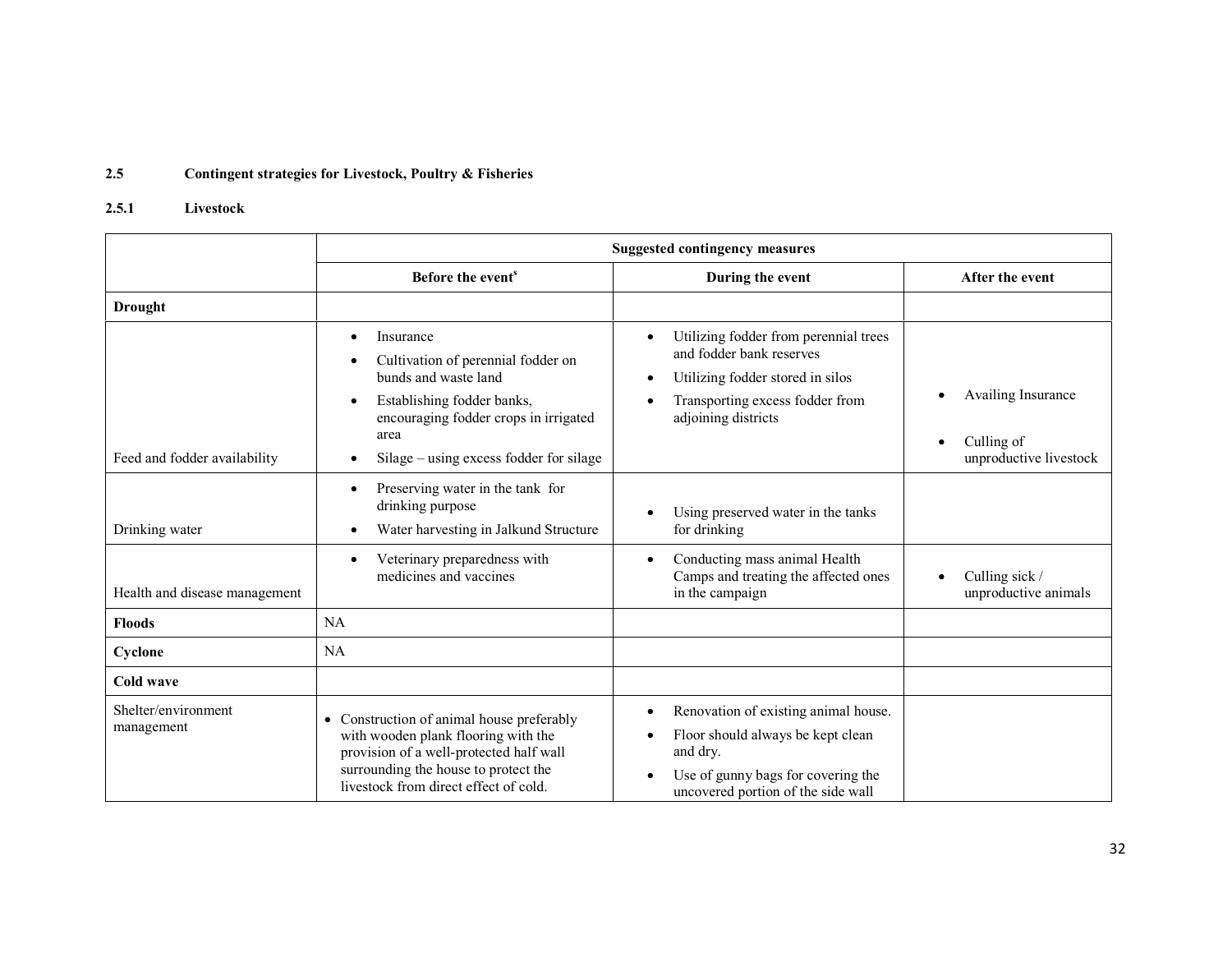|                                                          | Selection of site that allows good wind<br>control is preferable. | during night                                                                                                    |                             |
|----------------------------------------------------------|-------------------------------------------------------------------|-----------------------------------------------------------------------------------------------------------------|-----------------------------|
| Health and disease management                            | Veterinary preparedness with medicines and<br>vaccines            | Balanced feeding.<br>Supplementation of vitamin and mineral<br>mixtures.<br>Vaccination and animal health camp. | Culling of affected animals |
| Any other<br>Landslide<br>$\ddotsc$<br>Earthquake<br>11. | Cultivation of broom grass, napier,<br>٠<br>bamboo etc            |                                                                                                                 |                             |

### 2.5.2 Poultry

|                                                | <b>Suggested contingency measures</b>                                                     | Convergence/linkages with<br>ongoing programs, if any               |                                                                    |  |
|------------------------------------------------|-------------------------------------------------------------------------------------------|---------------------------------------------------------------------|--------------------------------------------------------------------|--|
|                                                | Before the event <sup>a</sup>                                                             | During the event                                                    | After the event                                                    |  |
| <b>Drought</b>                                 |                                                                                           |                                                                     |                                                                    |  |
| Shortage of feed ingredients<br>Drinking water | Insurance & Integration<br>Establishing feed serve bank<br>Rain water harvesting/ Jalkund | Utilizing from feed<br>serve banks<br>Utilising the stored<br>water | Availing insurance<br>Strengthening the feed serve<br><b>Banks</b> |  |
| Health and disease management                  | Emergency<br>Veterinary preparedness with<br>medicines, vaccination for<br>treatment      | Campaign and Mass<br>Vaccination                                    | Culling affected birds                                             |  |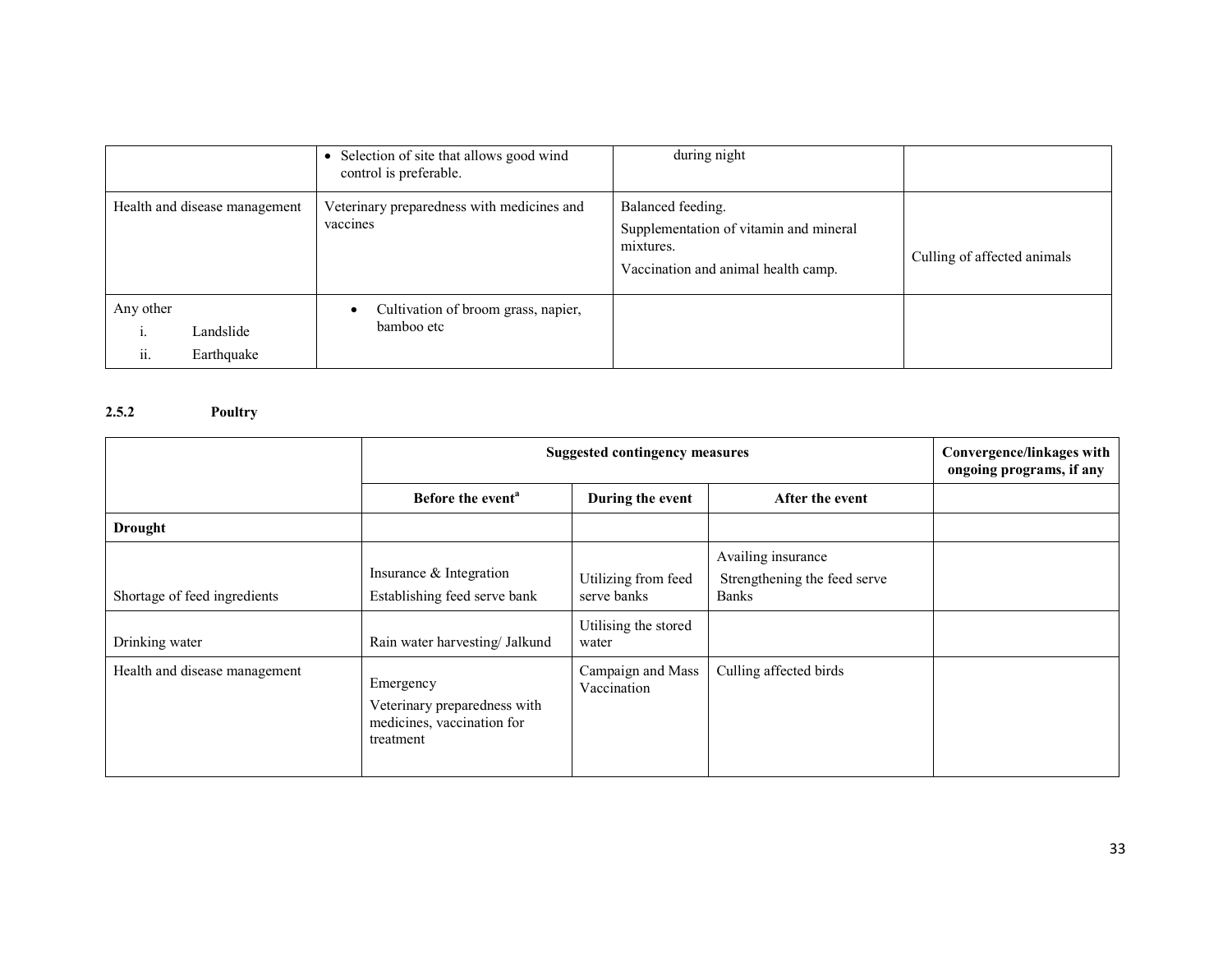| Housing management<br><b>Floods</b><br>Cyclone<br>Cold wave | Heat insulation of roof walls                                                                                                                                                       |                                                                                                                |                                  |  |
|-------------------------------------------------------------|-------------------------------------------------------------------------------------------------------------------------------------------------------------------------------------|----------------------------------------------------------------------------------------------------------------|----------------------------------|--|
| Shelter/environment management                              | Insurance<br>Create scientific brooding<br>facilities for chicks<br>Keep in stock, dried locally<br>available litter materials like saw<br>dust, paddy husk, etc<br>Heat insulation | Improved brooding<br>practices<br>Maintain brooding<br>temperature through<br>continuous<br>electricity supply | Culling & disposal of sick birds |  |
| Health and disease management                               | Veterinary preparedness with<br>medicines and vaccines                                                                                                                              | Urgent vaccination<br>and quarantine of<br>affected birds<br>Supplementation of<br>vitamins                    |                                  |  |

### 2.5.3 Fisheries/ Aquaculture : Not applicable

|                       | <b>Suggested contingency measures</b> |                  |                 |  |  |
|-----------------------|---------------------------------------|------------------|-----------------|--|--|
|                       | Before the event <sup>a</sup>         | During the event | After the event |  |  |
| 1) Drought            |                                       |                  |                 |  |  |
| A. Capture            |                                       |                  |                 |  |  |
| <b>B.</b> Aquaculture |                                       |                  |                 |  |  |